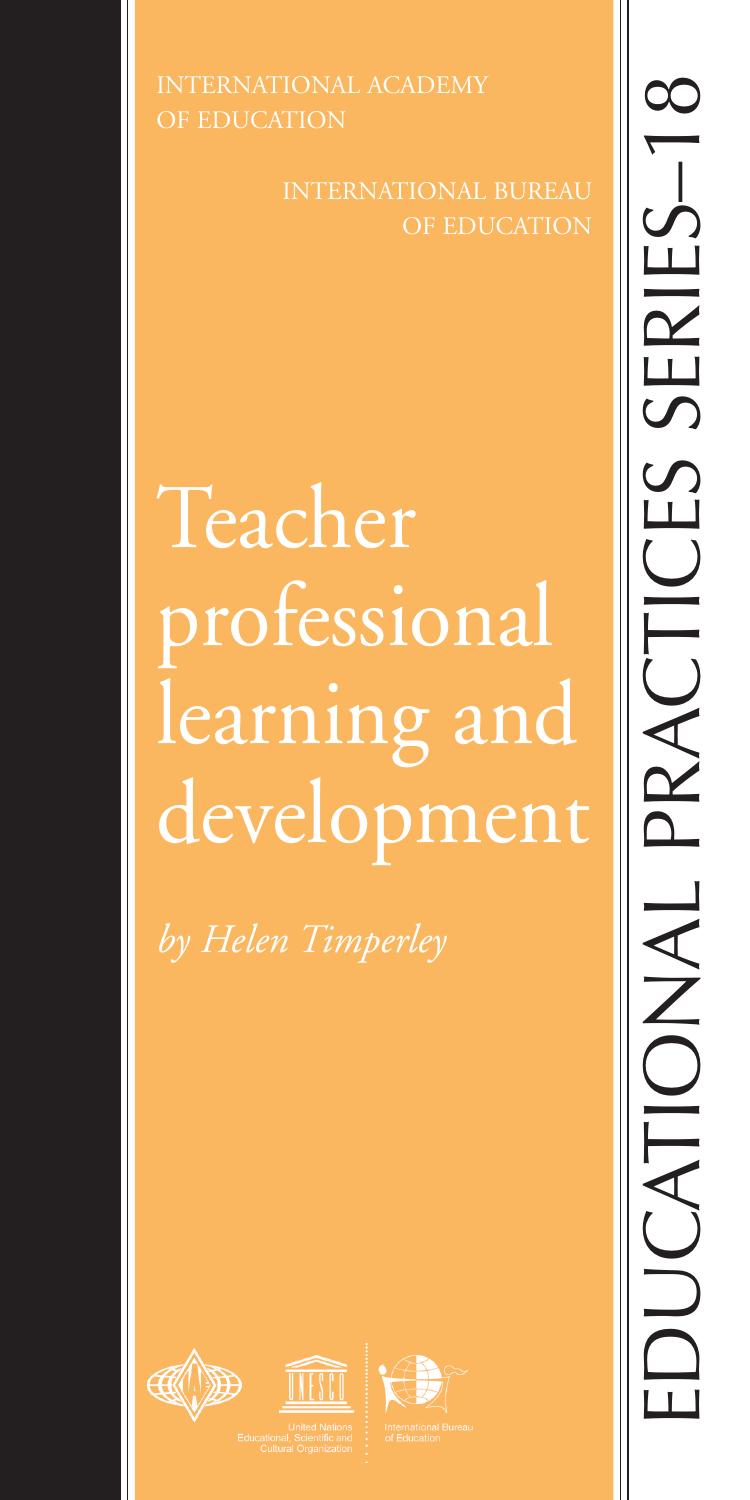# The International Academy of Education

The International Academy of Education (IAE) is a not-for-profit scientific association that promotes educational research, and its dissemination and implementation. Founded in 1986, the Academy is dedicated to strengthening the contributions of research, solving critical educational problems throughout the world, and providing better communication among policy makers, researchers, and practitioners.

The seat of the Academy is at the Royal Academy of Science, Literature, and Arts in Brussels, Belgium, and its co-ordinating centre is at Curtin University of Technology in Perth, Australia.

The general aim of the IAE is to foster scholarly excellence in all fields of education. Towards this end, the Academy provides timely syntheses of research-based evidence of international importance. The Academy also provides critiques of research and of its evidentiary basis and its application to policy.

The current members of the Board of Directors of the Academy are:

- Monique Boekaerts, University of Leiden, The Netherlands (President);
- Erik De Corte, University of Leuven, Belgium (Past President);
- Barry Fraser, Curtin University of Technology, Australia (Executive Director);
- Jere Brophy, Michigan State University, United States of America;
- Erik Hanushek, Hoover Institute, Stanford University, United States of America;
- Maria de Ibarrola, National Polytechnical Institute, Mexico;
- Denis Phillips, Stanford University, United States of America.

For more information, see the IAE's website at: http://www.curtin.edu.au/curtin/dept/smec/iae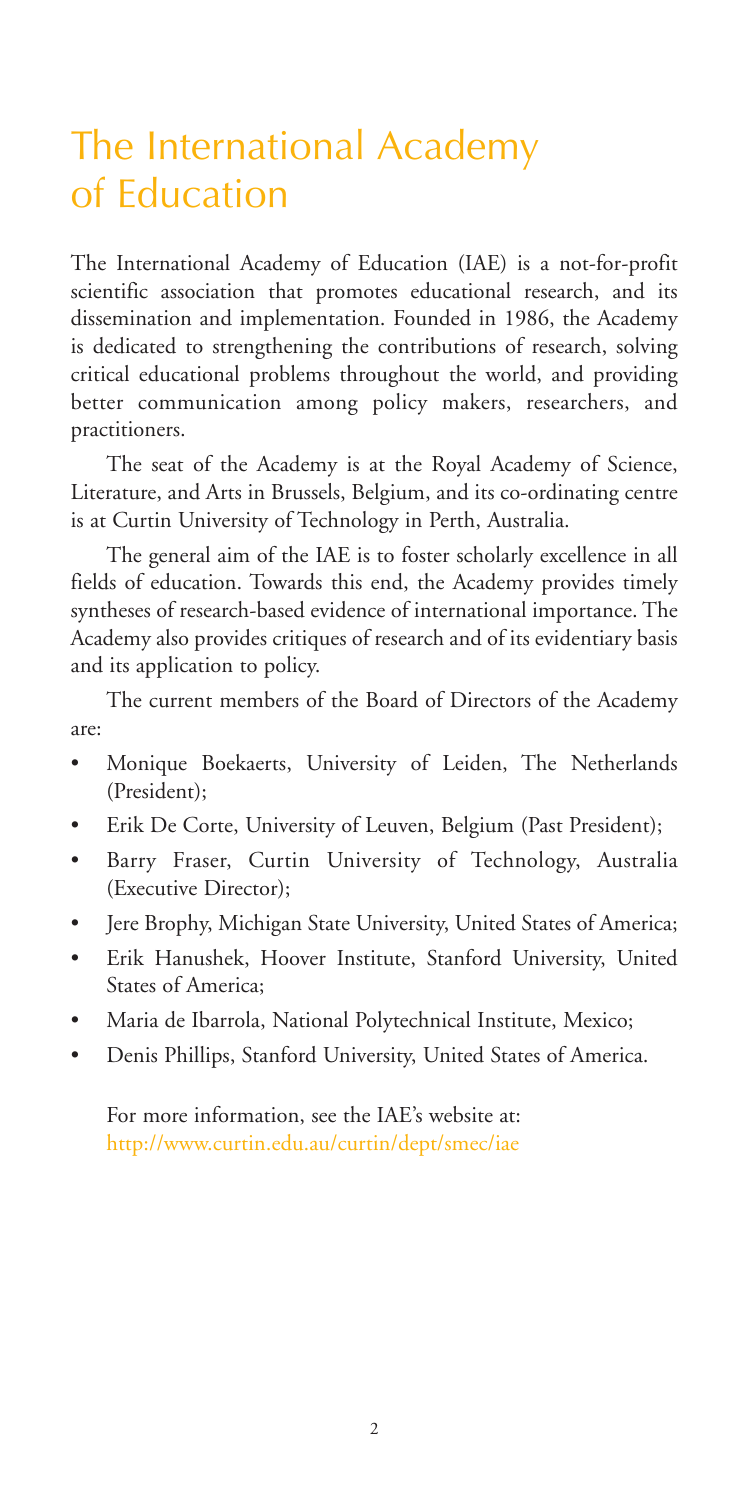### Series Preface

This booklet about teacher professional learning and development has been prepared for inclusion in the Educational Practices Series developed by the International Academy of Education and distributed by the International Bureau of Education and the Academy. As part of its mission, the Academy provides timely syntheses of research on educational topics of international importance. This is the eighteenth in a series of booklets on educational practices that generally improve learning.

This particular booklet is based on a synthesis of research evidence produced for the New Zealand Ministry of Education's Iterative Best Evidence Synthesis (BES) Programme, which is designed to be a catalyst for systemic improvement and sustainable development in education. This synthesis, and others in the series, are available electronically at www.educationcounts.govt.nz/themes/BES. All BESs are written using a collaborative approach that involves the writers, teacher unions, principal groups, teacher educators, academics, researchers, policy advisers, and other interested parties. To ensure its rigour and usefulness, each BES follows national guidelines developed by the Ministry of Education.

Professor Helen Timperley was lead writer for the *Teacher Professional Learning and Development: Best Evidence Synthesis Iteration [BES]*, assisted by teacher educators Aaron Wilson and Heather Barrar and research assistant Irene Fung, all of the University of Auckland. The BES is an analysis of 97 studies of professional development that led to improved outcomes for the students of the participating teachers. Most of these studies came from the United States, New Zealand, the Netherlands, the United Kingdom, Canada, and Israel. Dr Lorna Earl provided formative quality assurance for the synthesis; Professor John Hattie and Dr Gavin Brown oversaw the analysis of effect sizes.

Helen Timperley is Professor of Education at the University of Auckland. The primary focus of her research is promotion of professional and organizational learning in schools for the purpose of improving student learning. She has published widely on this subject in peerreviewed journals, including the *Review of Research in Education, Journal of Curriculum Studies*, *Journal of Educational Change*, and *Teaching and Teacher Education*. She has also written four books in her specialist areas for practitioner audiences.

The officers of the International Academy of Education are aware that this booklet is based on research carried out primarily in economically advanced countries. The booklet, however, focuses on practices likely to be generally applicable throughout the world. Even so, the principles should be assessed with reference to local conditions and adapted accordingly.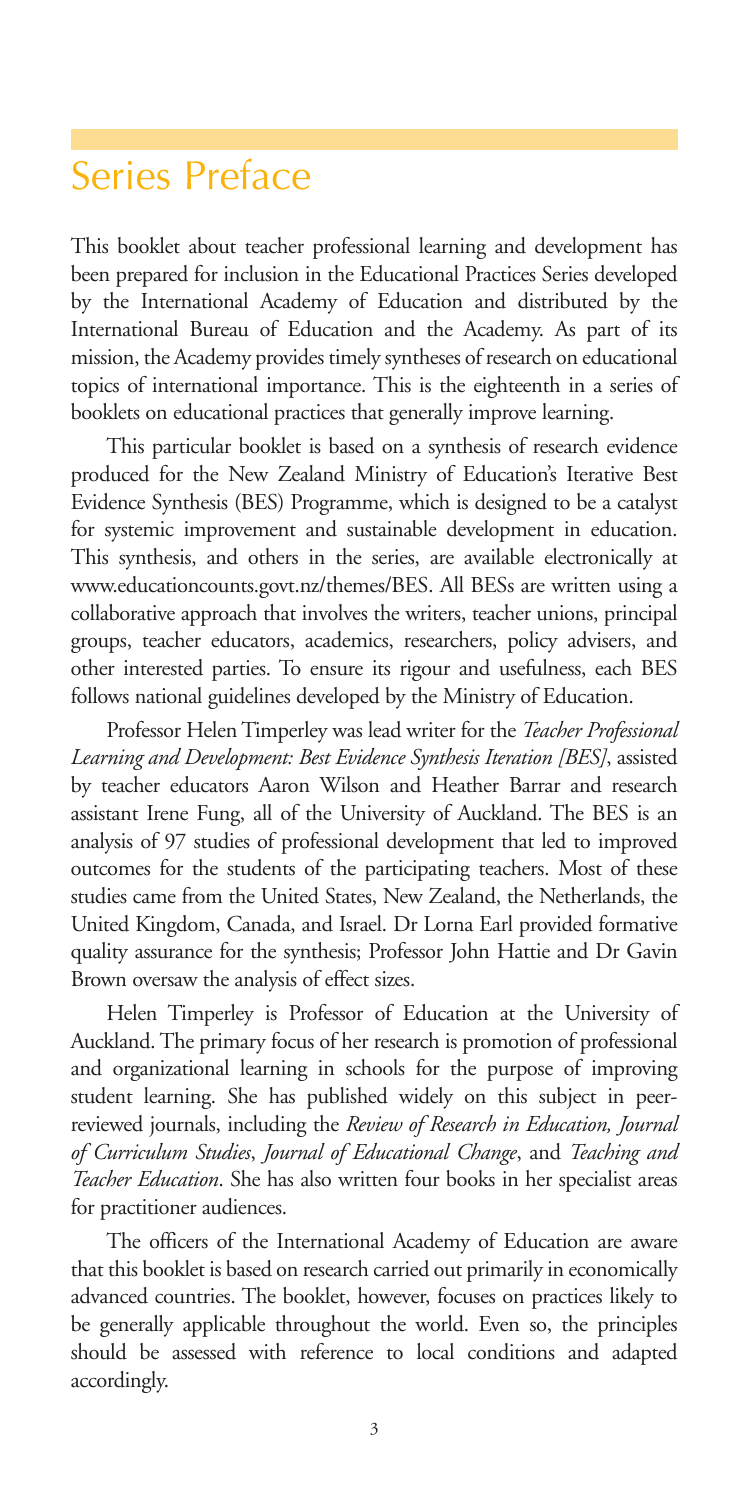In any educational or cultural context, suggestions or guidelines for practice must be responsive to that context and open to continuing evaluation. The inquiry model presented in this summary provides a tool to help teachers and teacher educators adapt and build upon the findings of this synthesis in their own contexts.

JERE BROPHY,

Editor, Michigan State University, United States of America

#### **Previous titles in the 'Educational practices' series:**

- 1. Teaching *by Jere Brophy*. 36 p.
- 2. Parents and learning *by Sam Redding*. 36 p.
- 3. Effective educational practices *by Herbert J. Walberg and Susan J. Paik*. 24 p.
- 4. Improving student achievement in mathematics *by Douglas A. Grouws and Kristin J. Cebulla*. 48 p.
- 5. Tutoring *by Keith Topping*. 36 p.
- 6. Teaching additional languages *by Elliot L. Judd, Lihua Tan and Herbert J. Walberg*. 24 p.
- 7. How children learn *by Stella Vosniadou*. 32 p.
- 8. Preventing behaviour problems: what works *by Sharon L. Foster, Patricia Brennan, Anthony Biglan, Linna Wang and Suad al-Ghaith*. 30 p.
- 9. Preventing HIV/AIDS in schools *by Inon I. Schenker and Jenny M. Nyirenda*. 32 p.
- 10. Motivation to learn *by Monique Boekaerts*. 28 p.
- 11. Academic and social emotional learning *by Maurice J. Elias*. 31 p.
- 12. Teaching reading *by Elizabeth S. Pang, Angaluki Muaka, Elizabeth B. Bernhardt and Michael L. Kamil*. 23 p.
- 13. Promoting pre-school language *by John Lybolt and Catherine Gottfred*. 27 p.
- 14. Teaching speaking, listening and writing *by Trudy Wallace, Winifred E. Stariha and Herbert J. Walberg*. 19 p.
- 15. Using new media *by Clara Chung-wai Shih and David E. Weekly*. 23 p.
- 16. Creating a safe and welcoming school *by John E. Mayer*. 27 p.
- 17. Teaching science *by John R. Staver*. 26 p.

These titles can be downloaded from the websites of the IEA (http://www.curtin.edu.au/curtin/dept/smec/iae) or of the IBE (http://www.ibe.unesco.org/publications.htm) or paper copies can be requested from: IBE, Publications Unit, P.O. Box 199, 1211 Geneva 20, Switzerland. Please note that several titles are out of print, but can be downloaded from the IEA and IBE websites.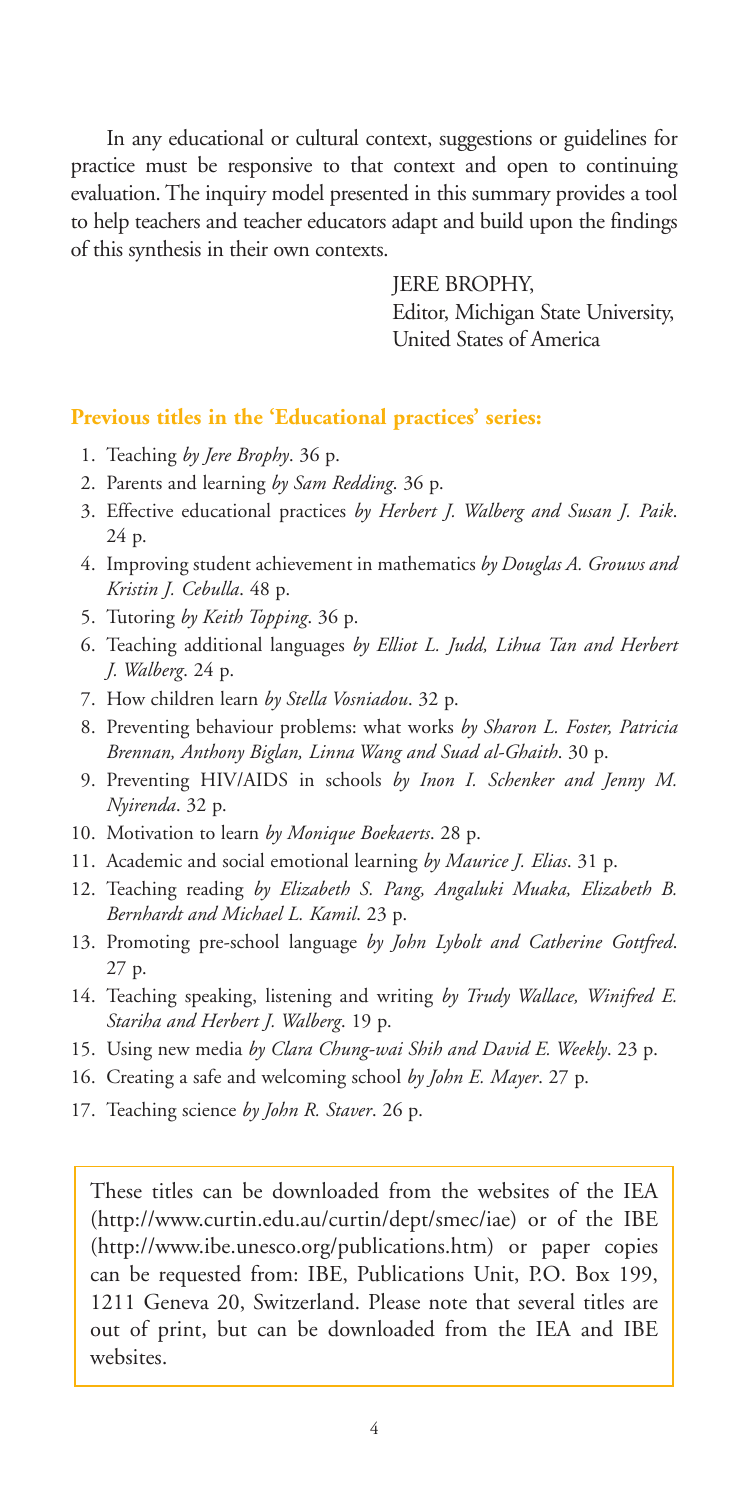# Table of Contents

The International Academy of Education, *page 2* Series Preface, *page 3* Introduction, *page 6*

- 1. Focus on valued student outcomes, *page 8*
- 2. Worthwhile content, *page 10*
- 3. Integration of knowledge and skills, *page 11*
- 4. Assessment for professional inquiry, *page 13*
- 5. Multiple opportunities to learn and apply information, *page 15*
- 6. Approaches responsive to learning processes, *page 17*
- 7. Opportunities to process new learning with others, *page 19*
- 8. Knowledgeable expertise, *page 20*
- 9. Active leadership, *page 22*
- 10. Maintaining momentum, *page 24*

Conclusion, *page 28* References, *page 30*

This publication was produced in 2008 by the International Academy of Education (IAE), Palais des Académies, 1, rue Ducale, 1000 Brussels, Belgium, and the International Bureau of Education (IBE), P.O. Box 199, 1211 Geneva 20, Switzerland. It is available free of charge and may be freely reproduced and translated into other languages. Please send a copy of any publication that reproduces this text in whole or in part to the IAE and the IBE. This publication is also available on the Internet. See the 'Publications' section, 'Educational Practices Series' page at:

#### **http://www.ibe.unesco.org**

The authors are responsible for the choice and presentation of the facts contained in this publication and for the opinions expressed therein, which are not necessarily those of UNESCO/IBE and do not commit the organization. The designations employed and the presentation of the material in this publication do not imply the expression of any opinion whatsoever on the part of UNESCO/IBE concerning the legal status of any country, territory, city or area, or of its authorities, or concerning the delimitation of its frontiers or boundaries.

Printed in 2008 by Imprimerie Nouvelle Gonnet, 01300 Belley, France.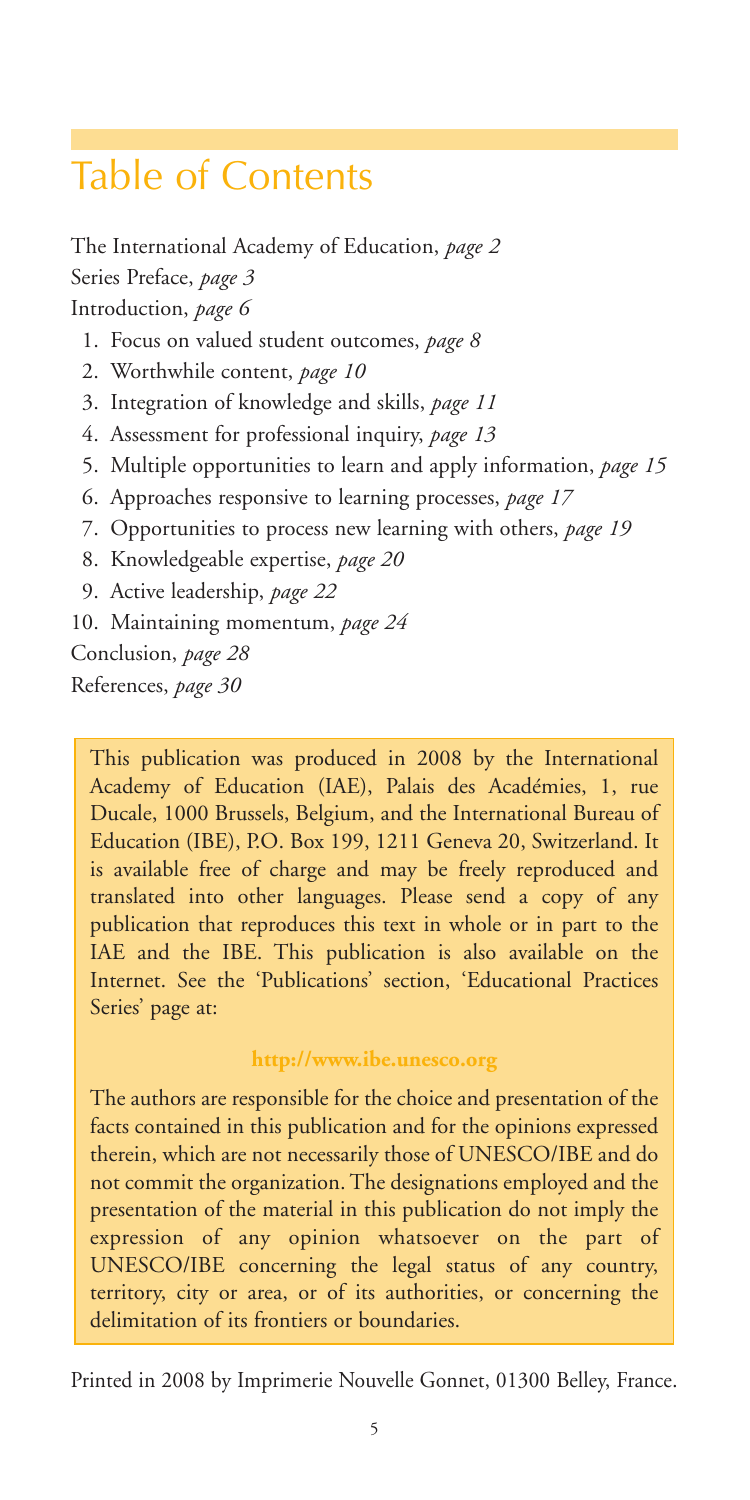### Introduction

This booklet synthesises the research on teacher professional learning and development that has been demonstrated to have a positive impact on valued student outcomes. Its findings relate to teachers who have received at least some initial teacher education and who are in the process of deepening their knowledge and refining their skills. The booklet should prove particularly useful to those who are involved in helping teachers develop the professional skills they need to teach challenging curricula to diverse students, including students who typically have not achieved well in some of our educational systems.

Behind the ten key principles identified in this synthesis are four important understandings that arise from the evidence base:

- 1. Notwithstanding the influence of factors such as socio-economic status, home, and community, student learning is strongly influenced by what and how teachers teach.
- 2. Teaching is a complex activity. Teachers' moment-by-moment decisions about lesson content and process are shaped by £multiple factors, not just the agendas of those looking for changes in practice. Such factors include teachers' knowledge and their beliefs about what is important to teach, how students learn, and how to manage student behaviour and meet external demands.
- 3. It is important to set up conditions that are responsive to the ways in which teachers learn. A recent overview of the research identified the following as important for encouraging learning: engaging learners' prior conceptions about how the world works; developing deep factual and conceptual knowledge, organised into frameworks that facilitate retrieval and application; and promoting metacognitive and self-regulatory processes that help learners define goals and then monitor their progress towards them.
- 4. Professional learning is strongly shaped by the context in which the teacher practises. This is usually the classroom, which, in turn, is strongly influenced by the wider school culture and the community and society in which the school is situated. Teachers' daily experiences in their practice context shape their understandings, and their understandings shape their experiences.

Other booklets in this series elaborate on aspects of these key understandings. The focus of this particular booklet is on the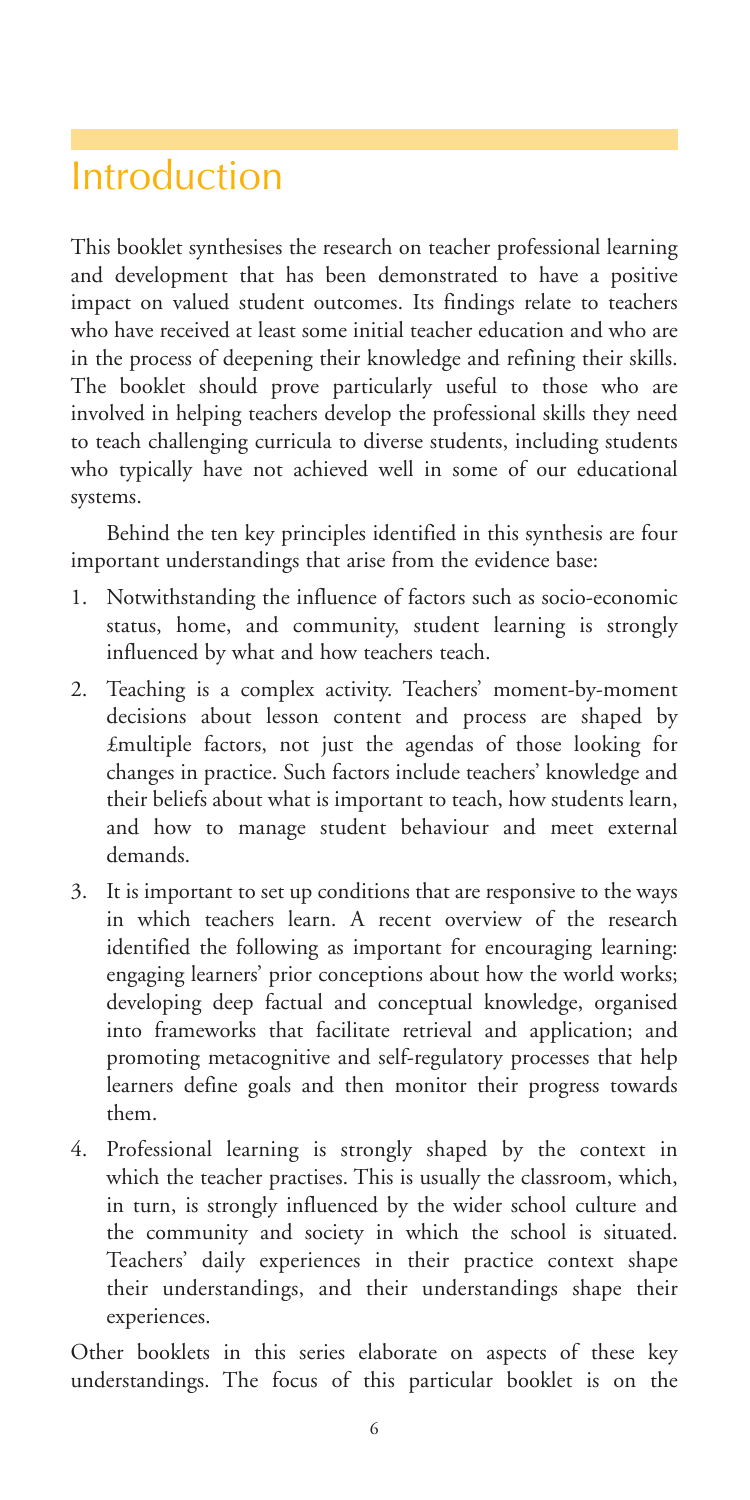interrelated conditions for professional learning and development that impact positively on valued student outcomes.

Helen Timperley

#### **Suggested Readings**

1. Alton-Lee, 2003; Donovan, Bransford, & Pellegrino, 1999; Kennedy, 1998; Nye, Konstantanopoulos, & Hedges, 2004.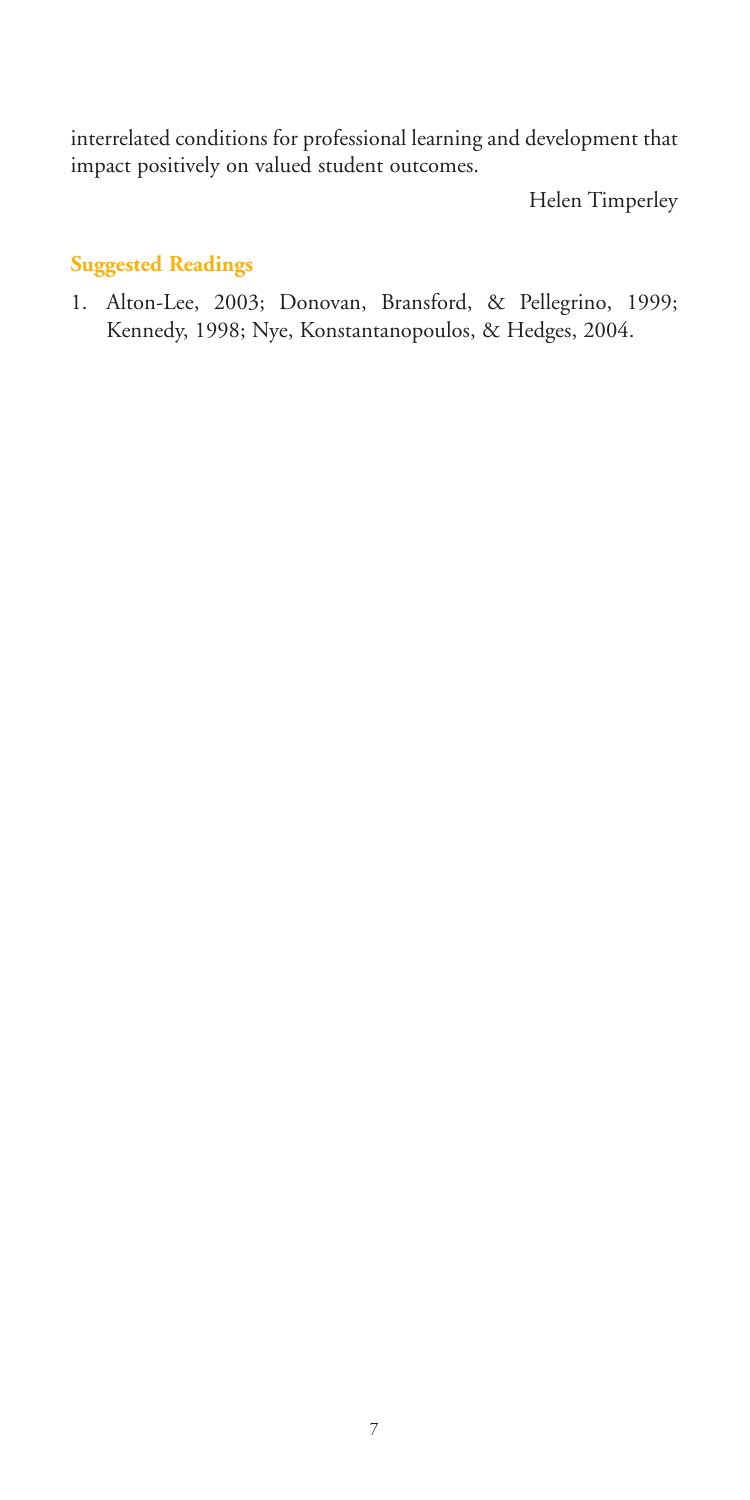# 1. Focus on valued student outcomes

Professional learning experiences that focus on the links between particular teaching activities and valued student outcomes are outcomes.

#### **Research findings**

An important factor influencing whether professional learning activities have a positive impact on outcomes for students is the extent to which those outcomes form the rationale for, and ongoing focus of, teacher engagement. Such a focus requires teachers to understand the links between particular teaching activities, the ways different groups of students respond, and what their students actually learn.

Further, success needs to be defined not in terms of teacher mastery of new strategies but in terms of the impact that changed practice has on valued outcomes. Because teachers work in such varied contexts, there can be no guarantee that any specific approach to teaching will have the desired outcomes for students. For this reason, it is important to keep progress towards the valued outcomes constantly in view.

Professional learning opportunities that have little impact on student outcomes typically focus on mastery of specific teaching skills without checking whether the use of those skills has the desired effect on students.

#### **Outcomes and expectations**

Targeted outcomes for students may be relatively narrow, typically involving the learning of specific knowledge and skills. They also may be broad: comprehending text, learning how to learn, developing collaborative skills, or improving well-being. Whether narrow or broad, they must be clear to the teachers engaging in professional learning experiences. Otherwise, the teachers' engagement is not likely to make a difference for their students.

Where achievement problems are entrenched, possibilities for improved outcomes may become apparent only over time, as teachers see evidence that students can acquire new knowledge and skills when taught differently. Higher teacher expectations of students come from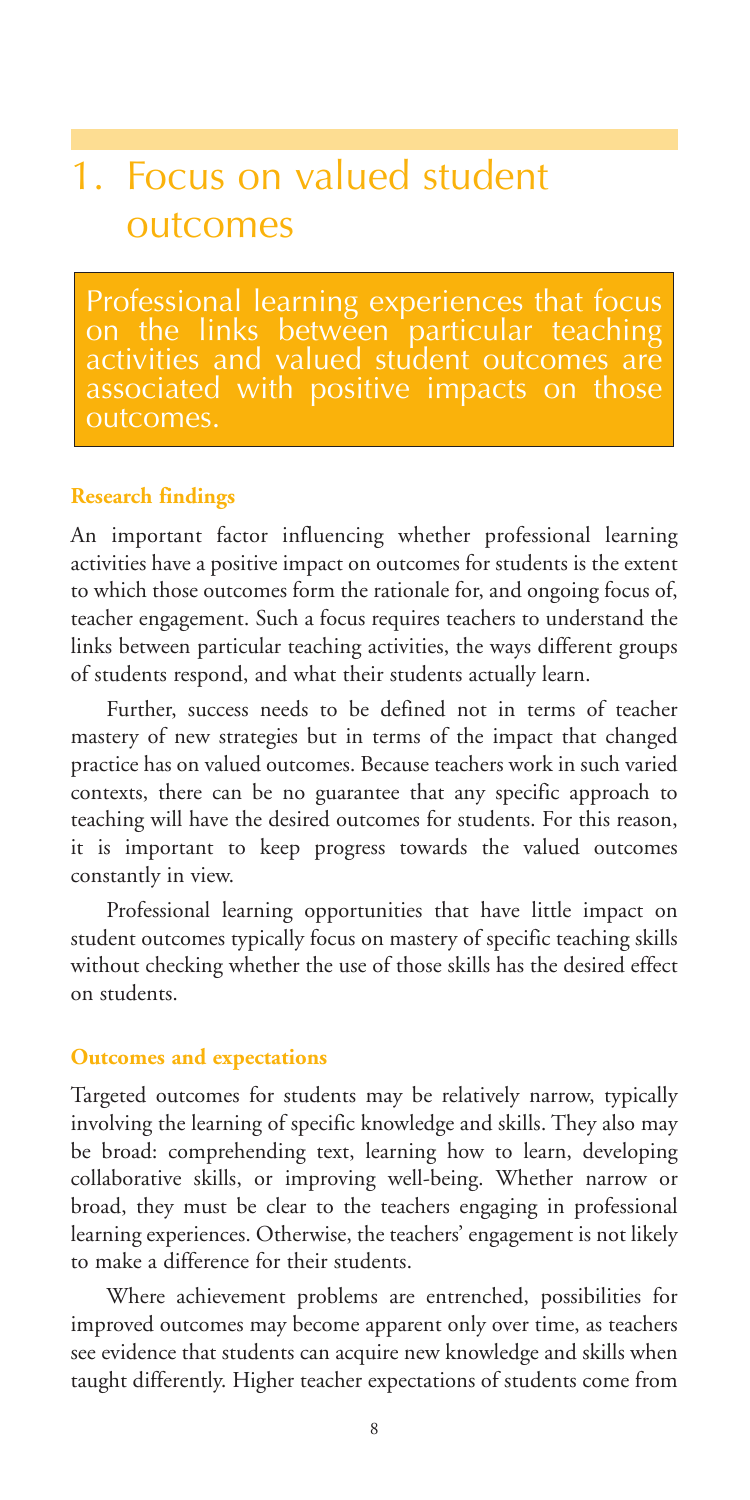seeing improved outcomes—there is little evidence to suggest that they can be developed independently of such improvement.

#### **Taking responsibility**

Teachers who are engaged in cycles of effective professional learning take greater responsibility for the learning of all students; they do not dismiss learning difficulties as an inevitable consequence of the home or community environment. As they take more responsibility, and as they discover that their new professional knowledge and practice are having a positive impact on their students, they begin to feel more effective as teachers. Like greater expectations, heightened responsibility is developed most effectively when teachers observe that their new teaching practices are having positive impacts on their students.

Linking student learning issues to an expectation that teachers will address them is likely, however, to lead to blaming and a lack of learning unless teachers are confident that they will be given the support they need to develop more effective practices.

*Suggested readings:* Black & Wiliam, 1998; Timperley & Alton-Lee, 2008; Van der Sijde, 1989.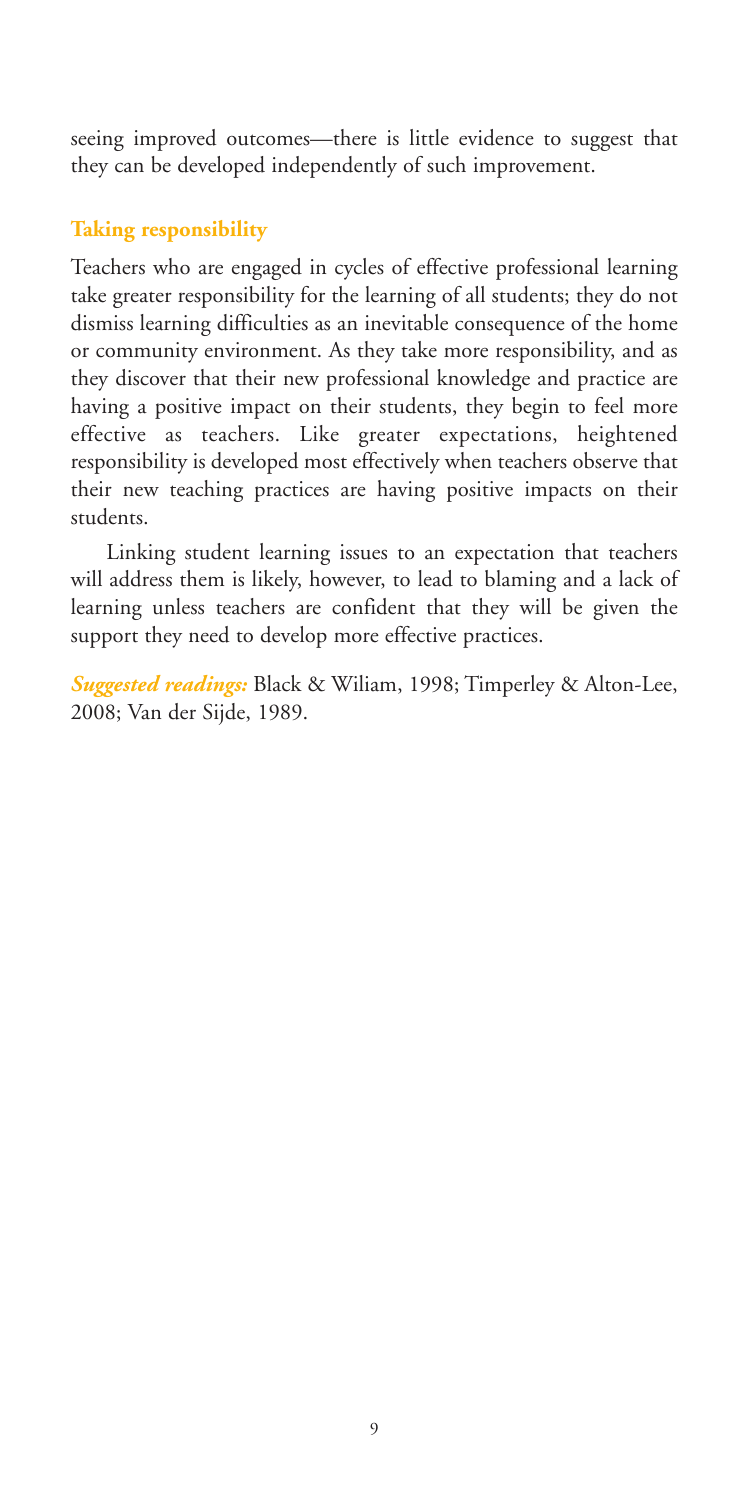### 2. Worthwhile content

The knowledge and skills developed are in achieving valued student outcomes.

#### **Research findings**

How can teachers teach more effectively? While some well-grounded principles have been established (see Brophy, 1999), unproven ideas continue to sweep through different educational jurisdictions. The popularity of particular professional development programmes is not necessarily matched by their impact on students.

Professional knowledge and skills that do have a positive impact on student outcomes are consistent with evidence-based principles of teaching effectiveness. The approaches in which they are embedded have withstood the rigours of policy debates, have been recommended by national school subject associations, or are based on generally accepted research findings.

Some ineffective professional learning approaches also have been justified on the basis of "research" or "policy", but not research or policy that has been adopted by a professional body or that forms part of a wider programme of research and development.

#### **Fixed programmes versus context-specific approaches**

In some educational jurisdictions, professional development takes the form of fixed programmes designed to develop particular knowledge and skills that have been identified as effective. While they may be based on sound research about student learning, such programmes are developed independently of the participating teachers' practice contexts and tend to have less impact on student outcomes than approaches that are context-specific. Context-specific approaches promote teaching practices that are consistent with the principles of effective teaching but also systematically assist teachers to translate those principles into locally adapted applications. By developing this kind of knowledge teachers can better solve identified issues about student outcomes in their particular teaching situations.

*Suggested readings:* Brophy, 1999; Stallings & Krasavage, 1986; Timperley, Wilson, Barrar, & Fung, 2007.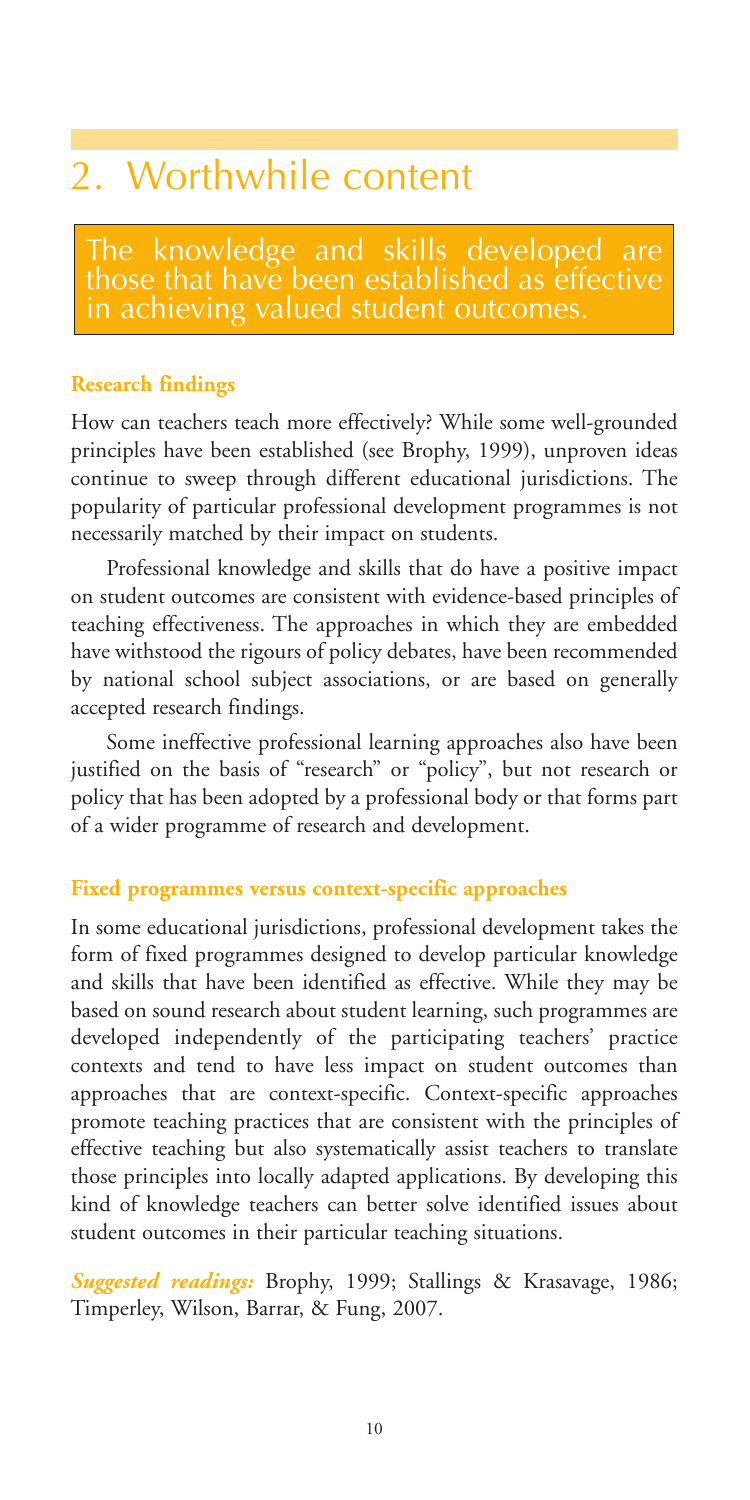# 3. Integration of knowledge and skills

The integration of essential teacher knowledge and skills promotes deep teacher earning and effective changes in practice.

#### **Research findings**

This principle is central to meaningful change. To establish a firm foundation for improved student outcomes, teachers must integrate their knowledge about the curriculum, and about how to teach it effectively and how to assess whether students have learned it.

Teachers need knowledge and skills in assessment to maintain a student focus: the ability to identify exactly what students know and can do is a prerequisite for teaching that is responsive to each student's needs. But teachers cannot develop their assessment knowledge in isolation from their knowledge of pedagogical content, which is also vital as they focus their teaching on meeting the student needs they identify.

#### **Integrating theory and practice**

Theory and practice also need to be integrated. In effective professional development, theories of curriculum, effective teaching, and assessment are developed alongside their applications to practice. This integration allows teachers to use their theoretical understandings as the basis for making ongoing, principled decisions about practice.

A skills-only focus does not develop the deep understandings teachers need if they are to change practice in ways that flexibly meet the complex demands of everyday teaching. In fact, without a thorough understanding of the theory, teachers are apt to believe they are teaching in ways consistent with the promoted practice when in fact the relationship between theory and practice is actually very superficial—and any changes they make have little impact on student outcomes. Similarly, using approaches that integrate theory and practice is more effective than merely teaching theoretical constructs to teachers without helping them translate those constructs into practice.

#### **Tailoring the emphasis**

When designing professional learning opportunities, it is important to consider teachers' prior knowledge of curriculum and assessment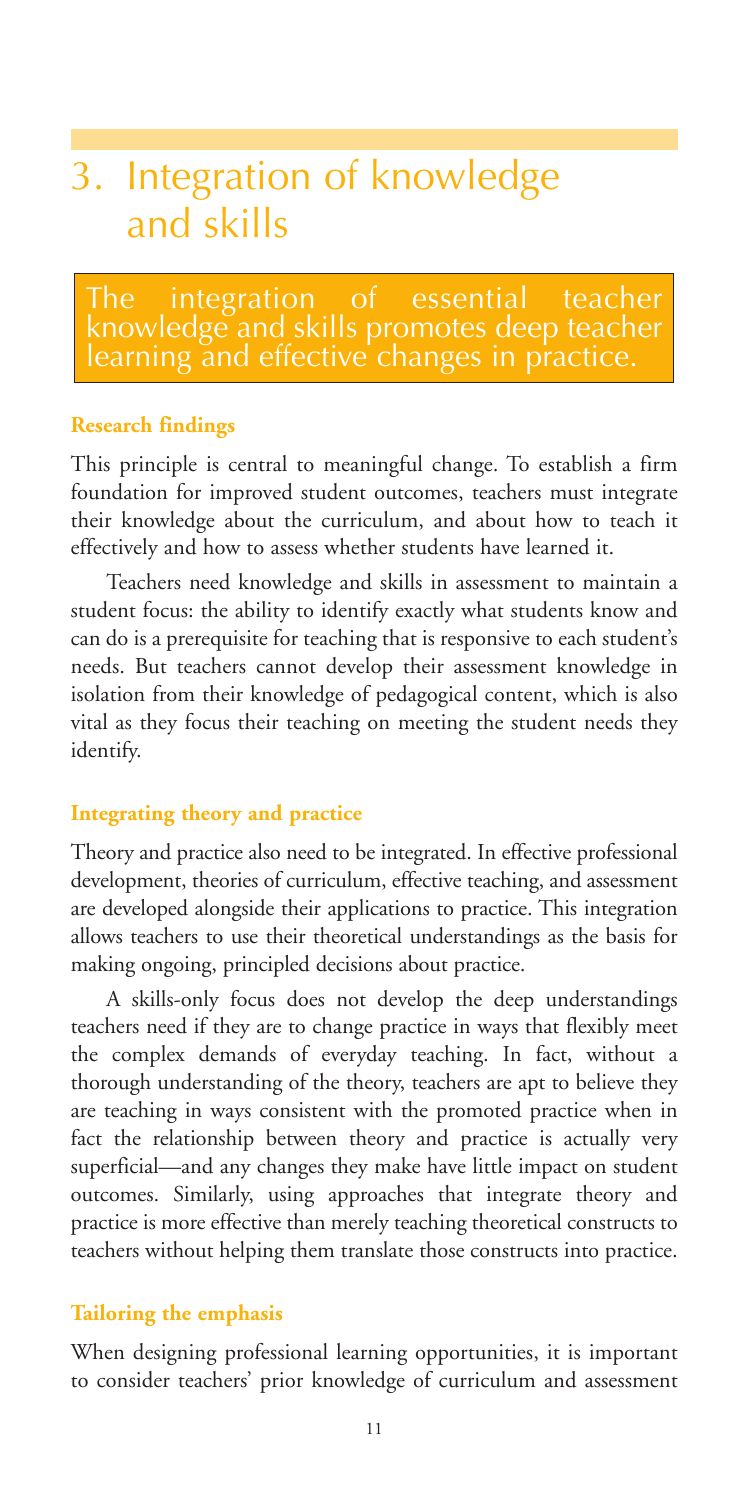and how they view existing practice. This takes teacher diversity into account just as we expect teachers to take student diversity into account. If teachers have strong curriculum knowledge but weak assessment knowledge, for example, effective approaches to professional development will recognise this. Teachers also have very diverse professional learning needs arising from the specific demands that their particular students place on their teaching skills.

*Suggested readings:* Donovan, Bransford, & Pellegrino, 1999; Hammerness, Darling-Hammond, Bransford, Berliner, Cochran-Smith, McDonald, & Zeichner, 2005; Timperley, Wilson, Barrar, & Fung, 2007.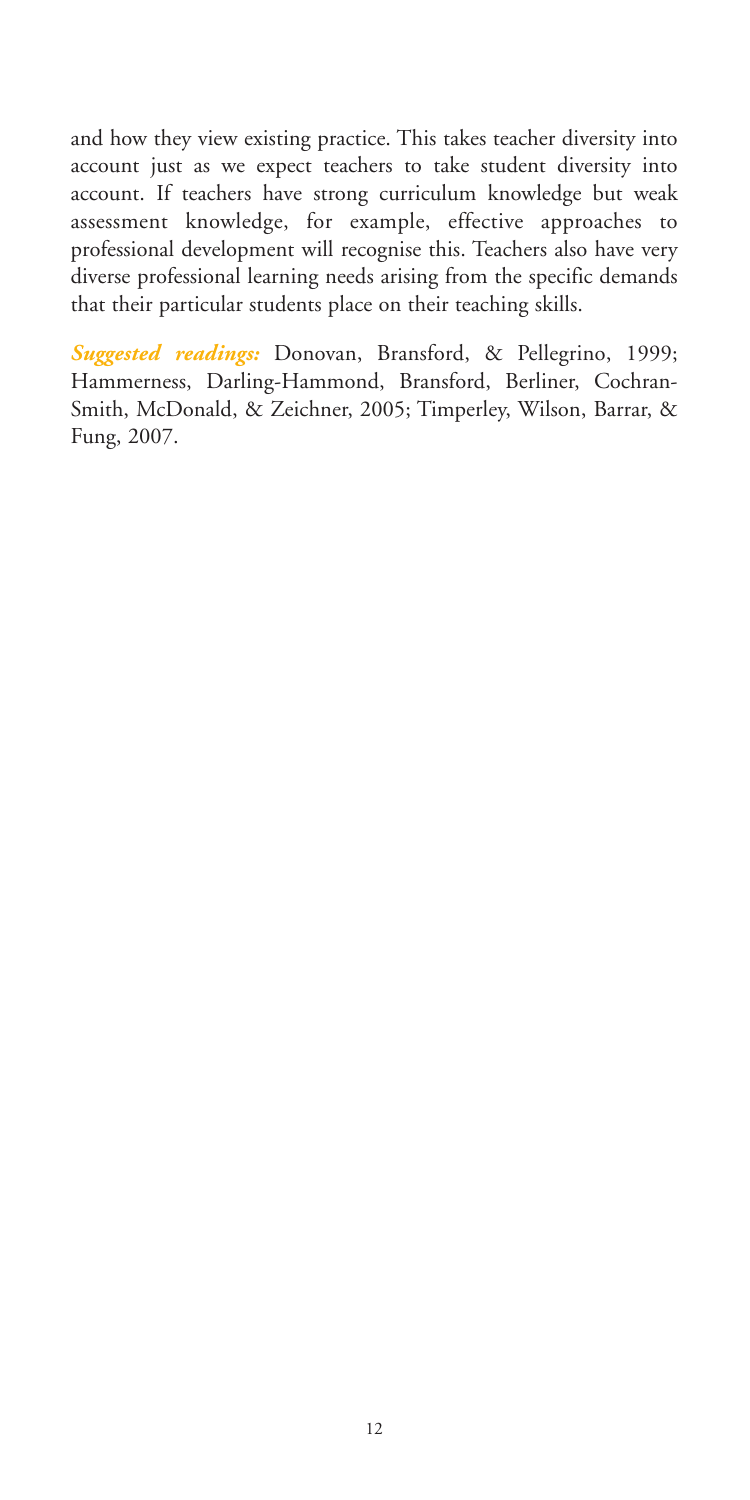# 4. Assessment for professional inquiry

Information about what students need to know and do is used to identify what

#### **Research findings**

To engage in professional inquiry that makes a difference for students, teachers need to learn how to identify the pedagogical content knowledge and skills they need to assist their students to achieve the valued outcomes. The core question is, "What do we as teachers need to learn to promote the learning of our students?" Most models of professional inquiry focus on structures and processes. Missing from such models is the nature of the content or understandings to be developed and the skills to be refined (specified through an inquiry process) and the relationship between teacher inquiry and student outcomes. For professional inquiry to have an impact on outcomes, these elements are crucial.

Teachers need sophisticated assessment skills if they are to identify (i) what their students know and can do in relation to valued outcomes and (ii) what further learning they themselves need if they are to assist their students in learning. Assessment of this kind cannot take place outside of the teaching–learning process—it is integral to it. Teachers, therefore, need a variety of ways of assessing their students' progress, ways that include, but go beyond, standardised testing. These include interviews with students about their learning, systematic analysis of student work, and classroom observations.

#### **Developing self-regulatory learning skills**

It is essential that teachers learn how to identify the needs of their students and their own professional learning needs, but this is not the whole story. Teachers also need to develop the self-regulatory skills that will enable them to monitor and reflect on the effectiveness of changes they make to their practice. This latter inquiry will tell them what ongoing adjustments they must make to maximise student outcomes. In the absence of such self-regulation, changing practice becomes an end in itself instead of a means to benefit students.

Self-regulation is important for all learners, whether students or teachers; it is the process by which they seek feedback on their efforts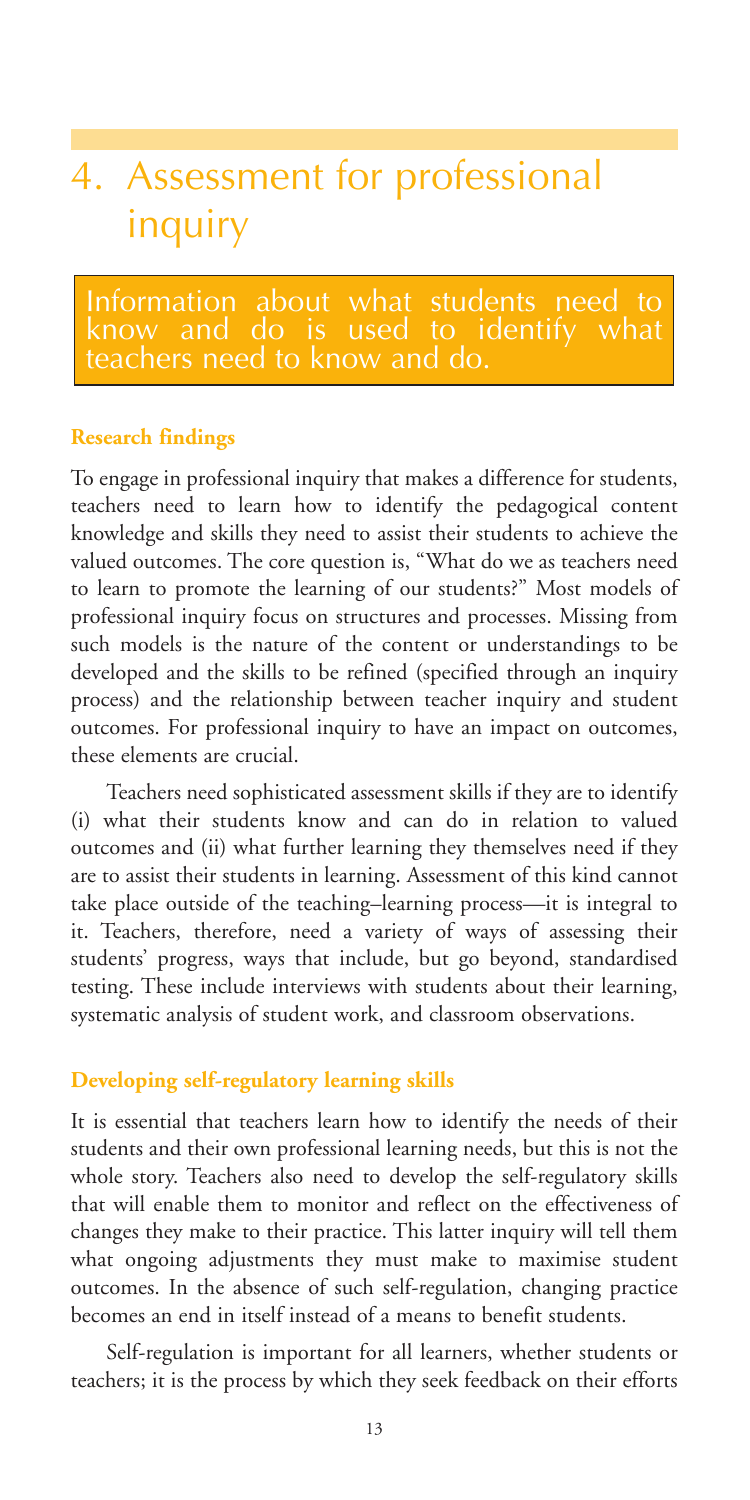to learn. Critical to such self-regulation is the identification of intended outcomes and of cues that will make it possible to monitor progress towards those outcomes. Prescribing sets of desirable behaviours or leaving teachers to develop better practice in the absence of clearly defined goals do not support the development of self-regulation.

This use of assessment information is very different from traditional uses, such as sorting and labelling students or making summative judgments about teaching quality. Indeed, traditional conceptions of assessment are not conducive to self-regulated inquiry: teachers are unlikely to participate in an inquiry process in an open and meaningful way if a less-than-desirable outcome puts their job, pay, or reputation at risk.

*Suggested readings:* Black & Wiliam, 1998; Butler, Lauscher, Jarvis-Selinger, & Beckingham, 2004.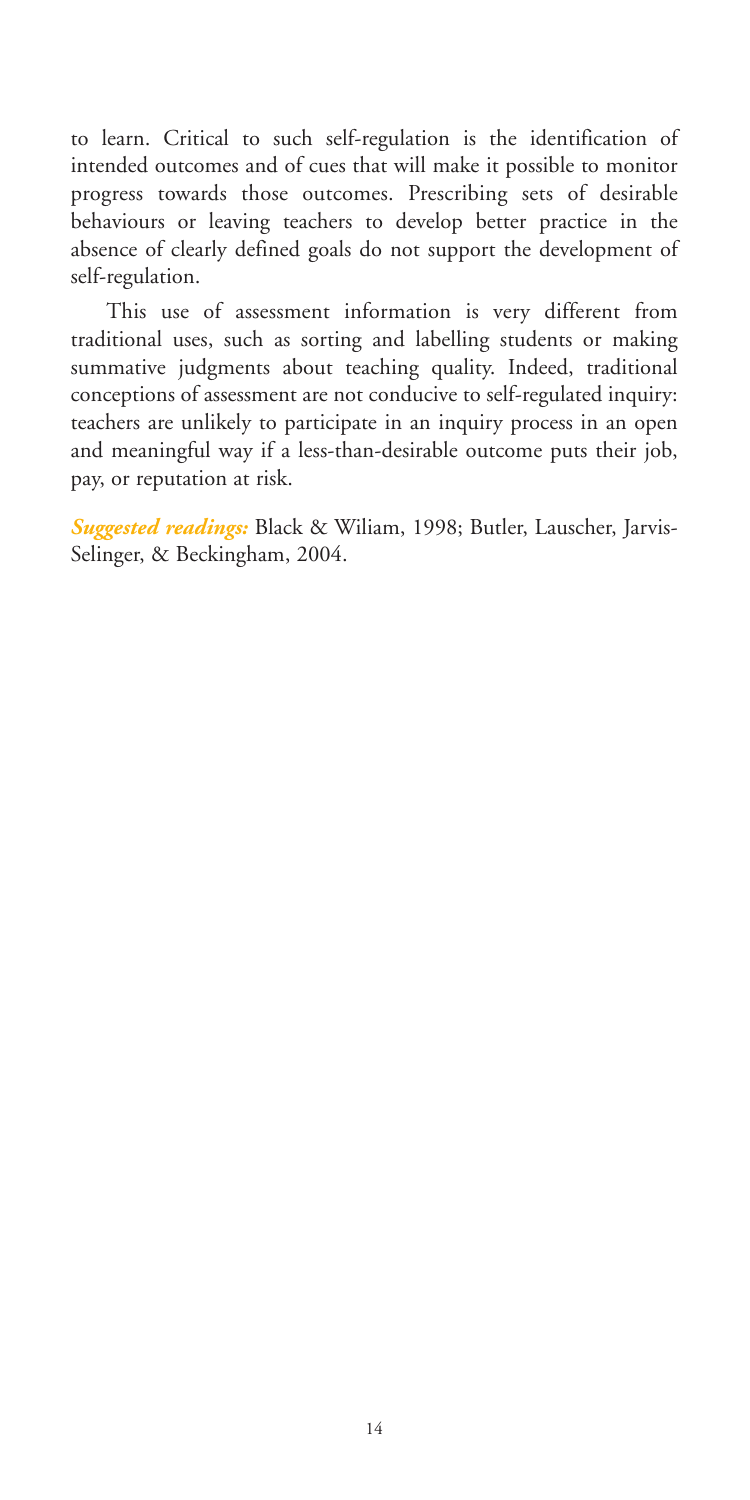# 5. Multiple opportunities to learn and apply information

To make significant changes to their practice, teachers need multiple opportunities to learn new information and understand its implications for practice. Furthermore, they need to encounter these opportunities in environments that offer both trust and challenge.

#### **Research findings**

Changing practice and developing the skills of professional inquiry require in-depth understanding. For this reason, teachers need multiple opportunities to absorb new information and translate it into practice. Learning is cyclical rather than linear, so teachers need to be able to revisit partially understood ideas as they try them out in their everyday contexts.

Such opportunities should involve a variety of activities that are designed to promote acquisition of the target knowledge and skills. Much of the research literature privileges particular types of activity, such as modelling and coaching, but a synthesis of the research does not reveal that any particular activity is of itself more effective than another. What is more important is that activities are designed and aligned to meet the particular learning purpose.

For substantive learning, such as that involved in improving their students' reading comprehension, mathematical problem solving, or scientific reasoning, teachers need extended time in which to learn and change. In such cases, it typically takes one to two years for teachers to understand how existing beliefs and practices are different from those being promoted, to build the required pedagogical content knowledge, and to change practice. Given that teachers engaged in professional learning are simultaneously maintaining a teaching workload, and that many of their existing assumptions about effective practice are being challenged, it is not surprising that so much time is required. Time, however, is not a sufficient condition for change: teachers also need to have their current practice challenged and to be supported as they make changes.

#### **Trust and challenge**

Opportunities to learn must occur in environments characterised by both trust and challenge because change is as much about the emotions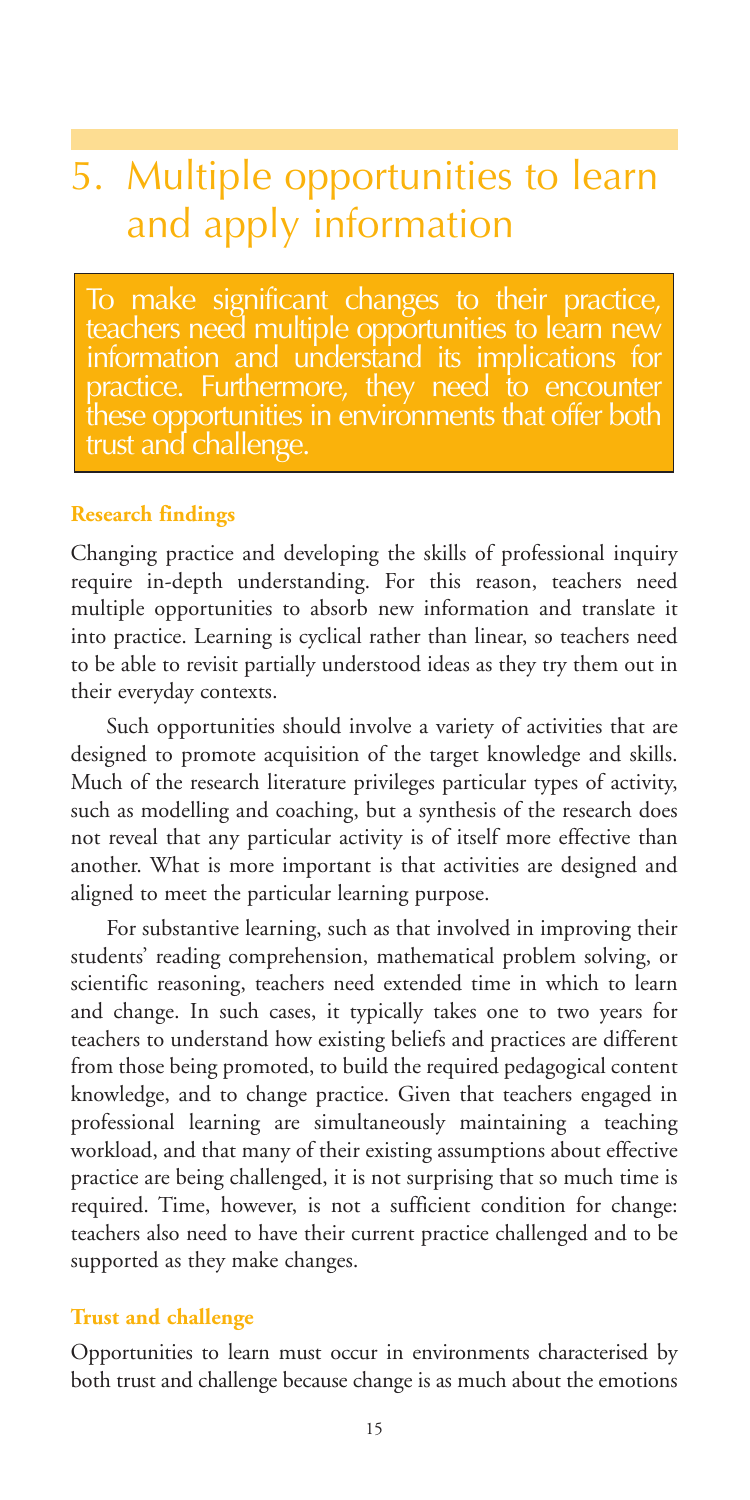as it is about knowledge and skills. Expectations for change can touch raw nerves if teachers take them as reflections on their competence or challenges to their professional identity. If emotional issues are ignored, teachers may close themselves off to learning and adopt defensive postures to avoid exposing their inadequacies. At the opposite extreme, if professional vulnerabilities are allowed to dictate the learning agenda, then outcomes for students are unlikely to improve.

All learning activities require the twin elements of trust and challenge. Little professional learning takes place without challenge. Change, however, involves risk; before teachers take on that risk, they need to trust that their honest efforts will be supported, not belittled.

#### **Engagement rather than volunteering**

In any learning situation, learners may be present physically but lack commitment to the learning process. In the case of teachers' professional learning, participation is sometimes made voluntary as a way to minimise this problem. The research evidence, however, does not support this approach. Prior commitment does not guarantee greater engagement, and both voluntary and mandatory teacher participation have co-occurred with positive and negative outcomes for students.

The circumstances that initially lead to participation bear a complex relationship to further engagement. Administrative and peer pressures can influence volunteering. Furthermore, participating teachers—whether or not they are volunteers—rarely believe that they will need to engage in in-depth learning or make substantive changes to their practice. Those who provide the professional development typically do believe this but do not disclose it. So learning is likely to prove uncomfortable even if the participants have volunteered.

The research evidence shows that learning important content through engagement in meaningful activities, supported by a rationale for participation that is based on identified student needs, has a greater impact on student outcomes than the circumstances that lead teachers to sign up. These two dimensions determine whether the teachers engage in the learning process sufficiently to deepen their knowledge and extend their skills in ways that lead to improved student outcomes.

Initial engagement can be promoted by identifying specific issues that teachers recognise as real and then offering a vision of how they might be solved. Ongoing, subsequent engagement is promoted by worthwhile learning activities and by opportunities to negotiate the meaning of existing and new theories and explore their differing impacts on students.

*Suggested readings:* Bryk & Schneider, 2002; Phillips, 2003; Wilson & Berne, 1999.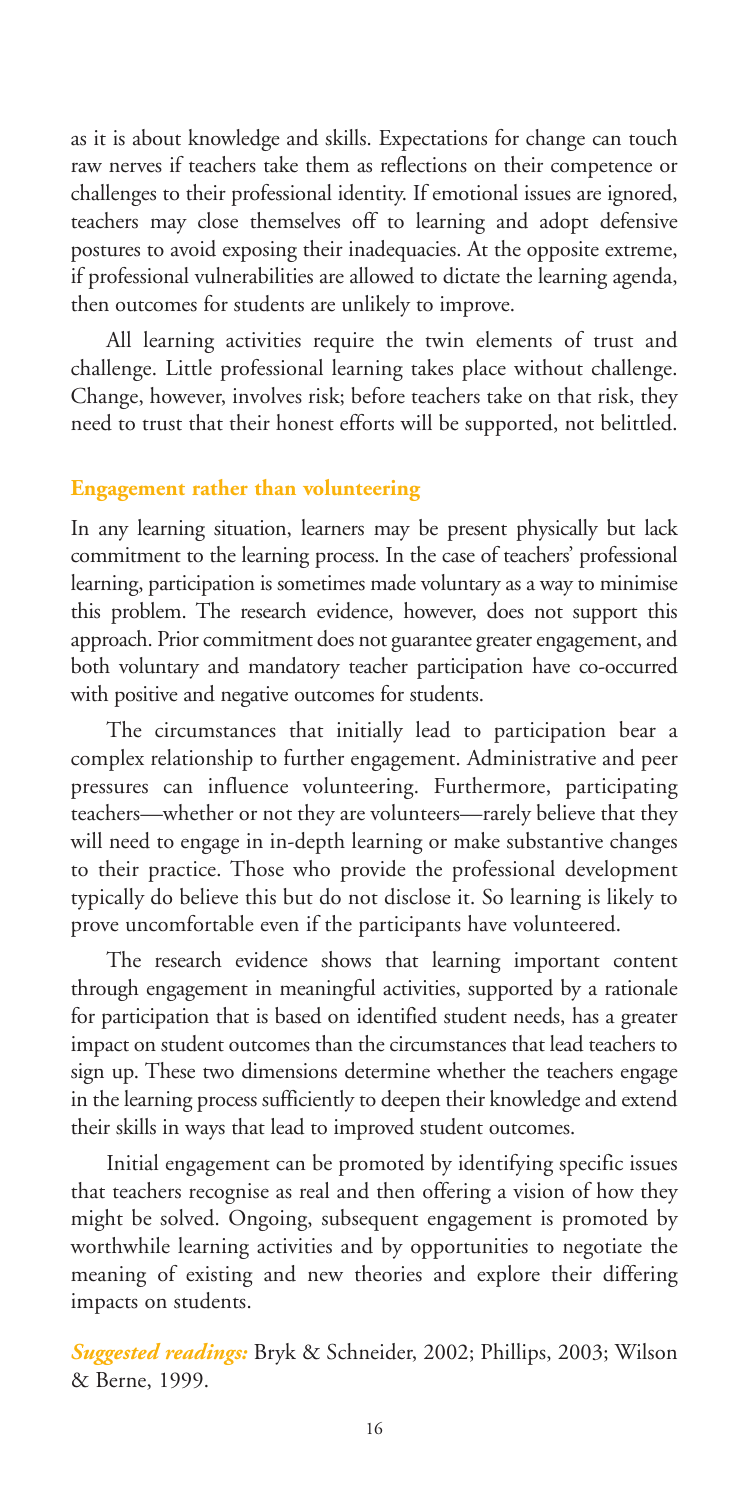# 6. Approaches responsive to learning processes

The promotion of professional learning requires different approaches depending on whether or not new ideas are consistent with assumptions that currently underpin oractice.

#### **Research findings**

Teachers are diverse in their understandings and assumptions about students and how they learn, what counts as valued knowledge, and how best to teach it. How these understandings and assumptions shape teachers' responses to new information depends on the extent to which they are consistent with, or dissonant from, the understandings that underpin the new knowledge and skills to be learned.

Professional learning approaches that focus primarily on building new knowledge and skills are suitable when teachers' existing understandings are congruent with the new information and therefore can be integrated readily into their existing practice. But when teachers' personal theories about students, valued curricula, and effective teaching practices differ from those being promoted in the professional learning, a different approach is needed. In the case of mathematics and science, for example, existing curricula usually emphasise computational and factual knowledge while new curricula typically emphasise reasoning and problem-solving skills. This kind of change involves more than learning new knowledge and skills. It requires that teachers understand both the limitations of the current emphasis and the new ways of deciding what knowledge is valued.

#### **Engaging existing theories**

Teachers are likely to reject new ideas that conflict with their current ideas unless, as part of the professional learning, their existing understandings are engaged. Without such engagement, teachers are likely to dismiss new strategies as unrealistic and inappropriate for their particular practice contexts. Similarly, they are likely to reject new content as irrelevant. Engaging teachers' existing ideas means discussing how those ideas differ from the ideas being promoted and assessing the impact that the new approaches might have on their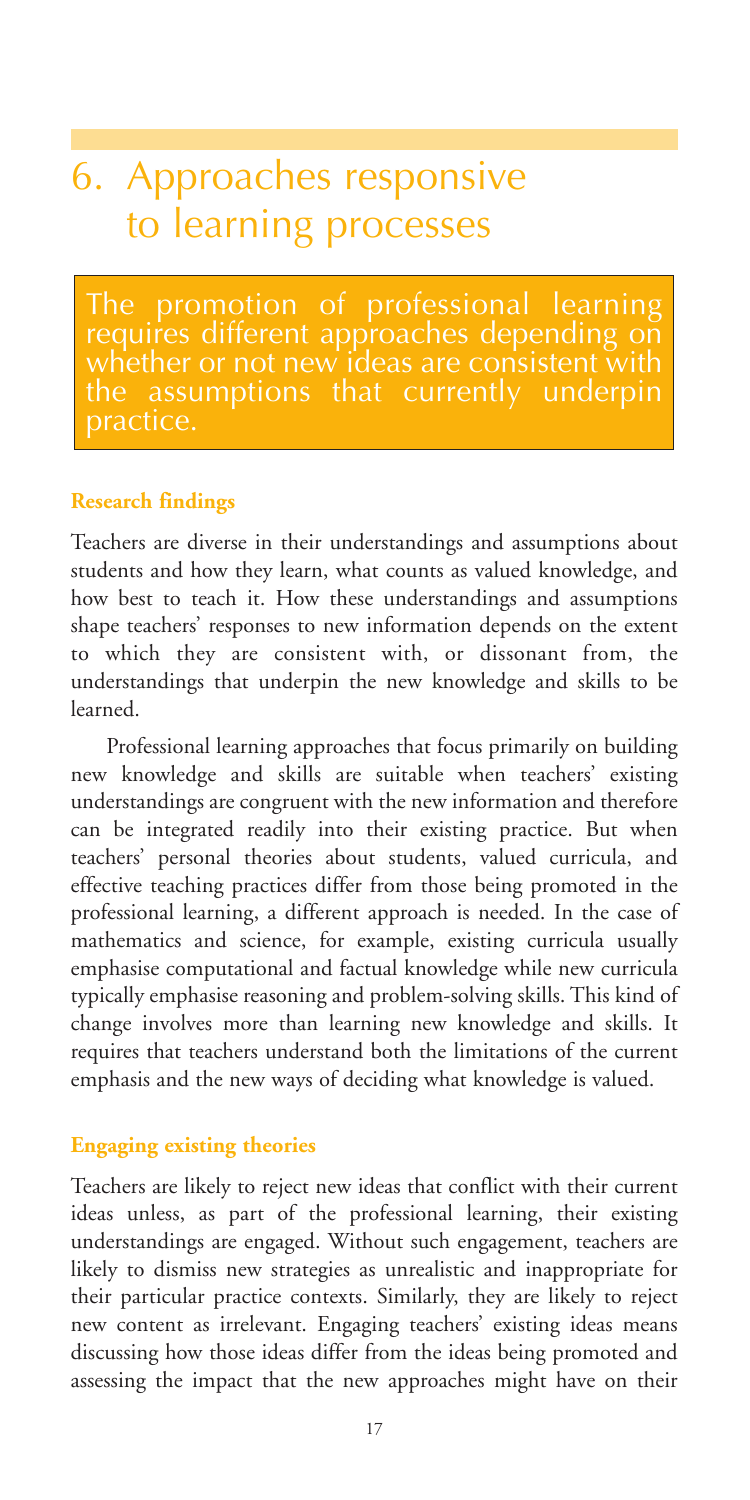students. If they cannot be persuaded that a new approach is valuable and be certain of support if they implement it, teachers are unlikely to adopt it—at least, not without strong accountability pressures. It is particularly important to engage existing theories when challenging teachers' beliefs about, and expectations of, those students who have traditionally underachieved.

Change appears to be promoted by a cyclical process in which teachers have their current assumptions challenged by the demonstration of effective alternative practice, develop new knowledge and skills, make small changes to practice, and observe resulting improvements in student outcomes. When this happens, teachers come to expect more of their students—that they will learn more quickly or deeply than they had previously believed possible.

*Suggested readings:* Coburn, 2001; Spillane, 1999; Timperley & Phillips, 2003.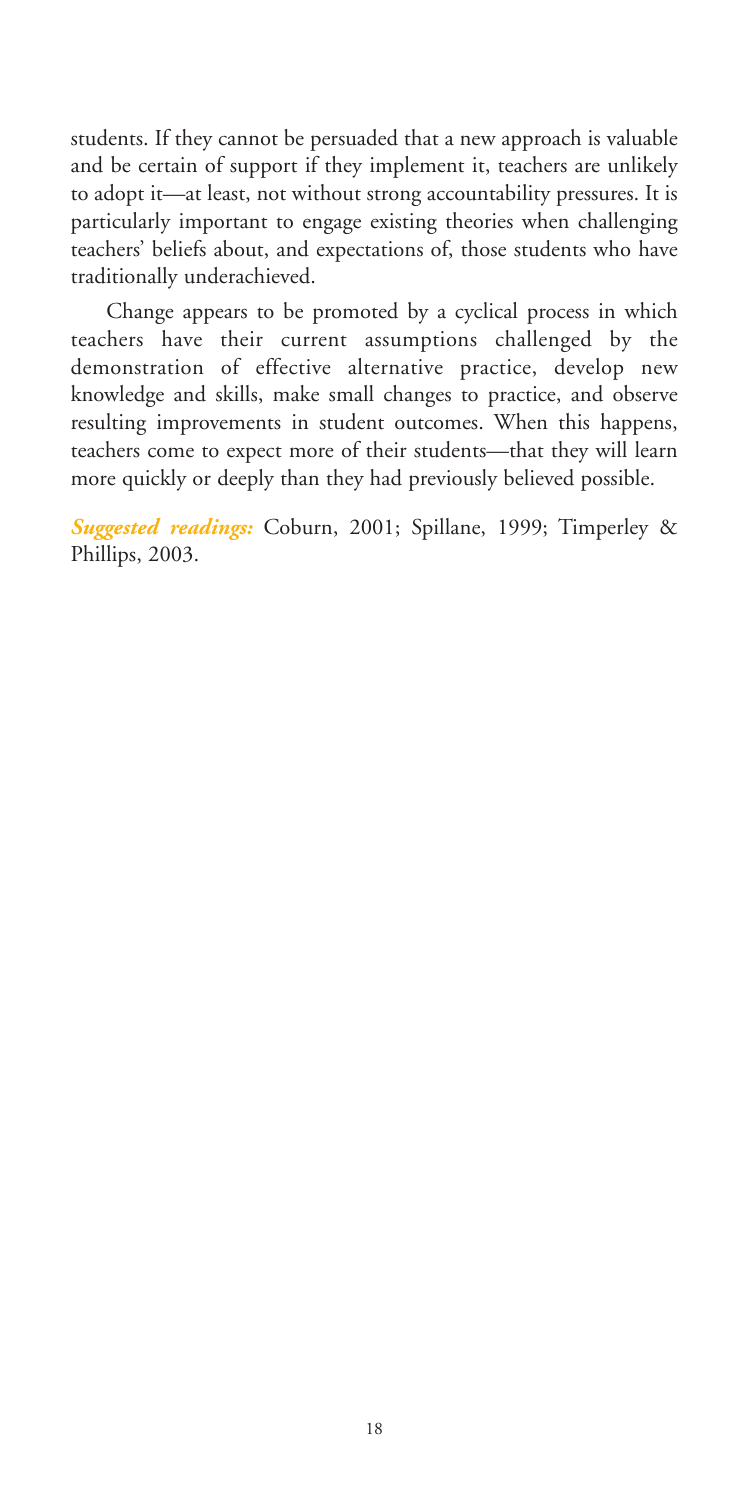# 7. Opportunities to process new learning with others

Collegial interaction that is focused on<br>student outcomes can help teachers outcomes can grate new learning into existing practice.

#### **Research findings**

Collegial communities have been promoted as a means of improving teaching, but research typically reveals only a weak relationship between participation in such communities and improved student outcomes. Yet findings from many studies suggest that participation in a professional community with one's colleagues is an integral part of professional learning that impacts positively on students. The resolution of this apparent contradiction appears to be that if teachers are to change, they need to participate in a professional learning community *that is focused on becoming responsive to students*, because such a community gives teachers opportunities to process new information while helping them keep their eyes on the goal.

As an intervention on its own, a collegial community will often end up merely entrenching existing practice and the assumptions on which it is based. The research literature contains many examples of situations where teachers were given the time and resources to meet together to solve a problem or learn about new curricula or pedagogical practices but where this aim was thwarted by norms of politeness and the absence of challenge. As is the case for all other areas of professional learning, the effectiveness of collegial interaction needs to be assessed in terms of its focus on the relationship between teaching practice and student outcomes. Samples of student work, student achievement profiles, and the results of student interviews are all resources that can be used to help maintain this focus.

*Suggested readings:* Lipman, 1997; Timperley, Wilson, Barrar, & Fung, 2007.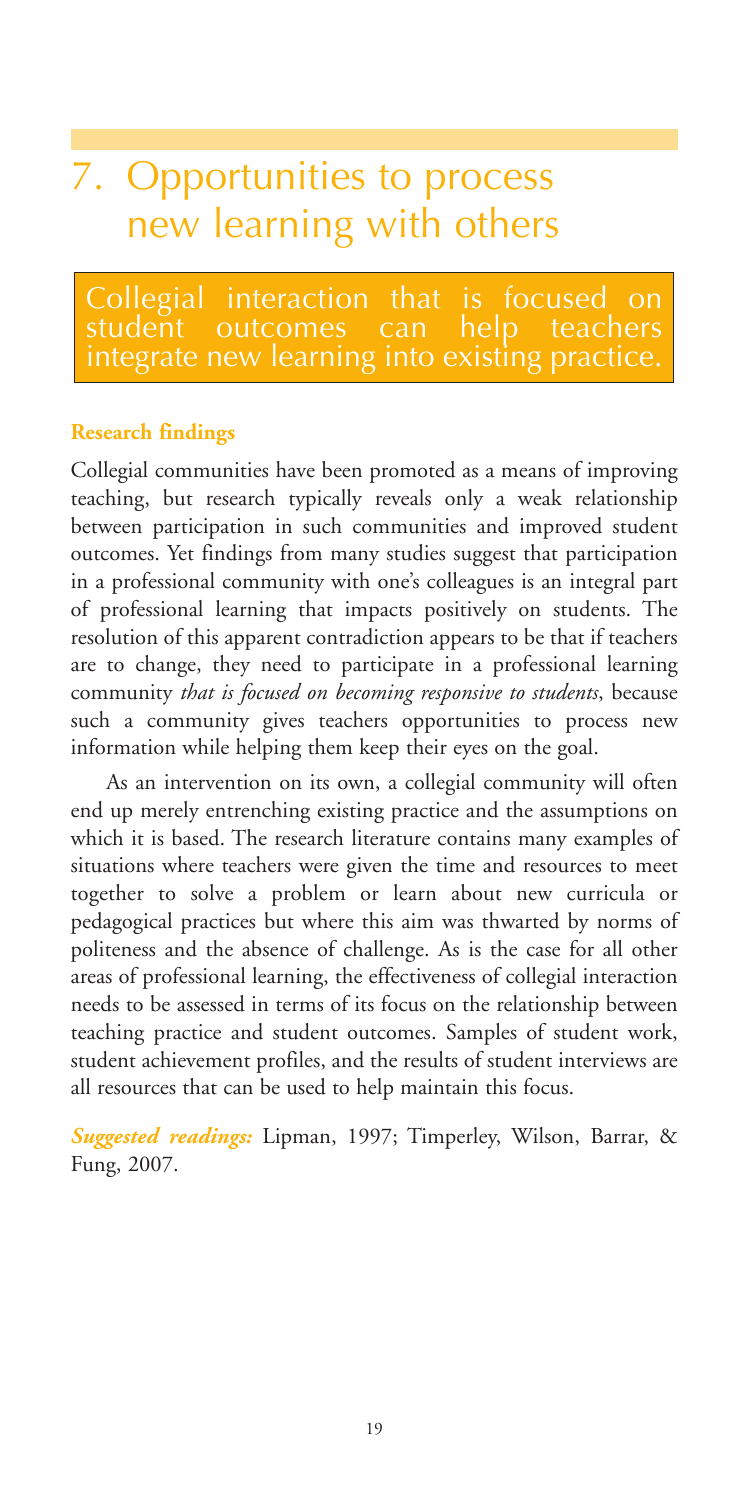### 8. Knowledgeable expertise

Expertise external to the group of<br>participating teachers is necessary to participating teachers is necessary to challenge existing assumptions and develop the kinds of new knowledge and<br>associated with positive outcome **positive outcomes for** students.

#### **Research findings**

The engagement of expertise external to the group of participating teachers is necessary because substantive new learning requires teachers to understand new content, learn new skills, and think about their existing practice in new ways. An expert may come from within the school (for example, the principal) or outside the school (for example, a researcher).

Existing assumptions about curriculum or about what particular groups of students are able to learn can prevent teachers from examining how effective their own practice is in promoting student learning. External experts need to be able to challenge assumptions and present teachers with new possibilities; challenge the social norms by which collegial groups operate, wherever these norms constrain professional learning; and keep the focus on students and their learning.

Experts need to know the content of the relevant curricula and what teaching practices make a difference for students. They need to be able to make new knowledge and skills meaningful to teachers and manageable within their practice contexts, to connect theory and practice in ways that teachers find helpful, and to develop teachers' ability to use inquiry and assessment data to inform their teaching. Not everyone engaged in promoting teacher professional learning has the knowledge and skills to do these things. For this reason, it is unfortunately possible for professional development to have an adverse impact on teacher practice and student outcomes.

Some professional developers treat teachers as technicians who can be taught a new set of behaviours and then be expected to implement them. This approach ignores the complexity of teaching and disregards the need for teachers to be responsive to the learning needs of their students. Effective teaching practice is based on a coherent and integrated set of beliefs, knowledge, and values. External experts who simply promote their own preferred practices are less effective than those who involve teachers in discussing and developing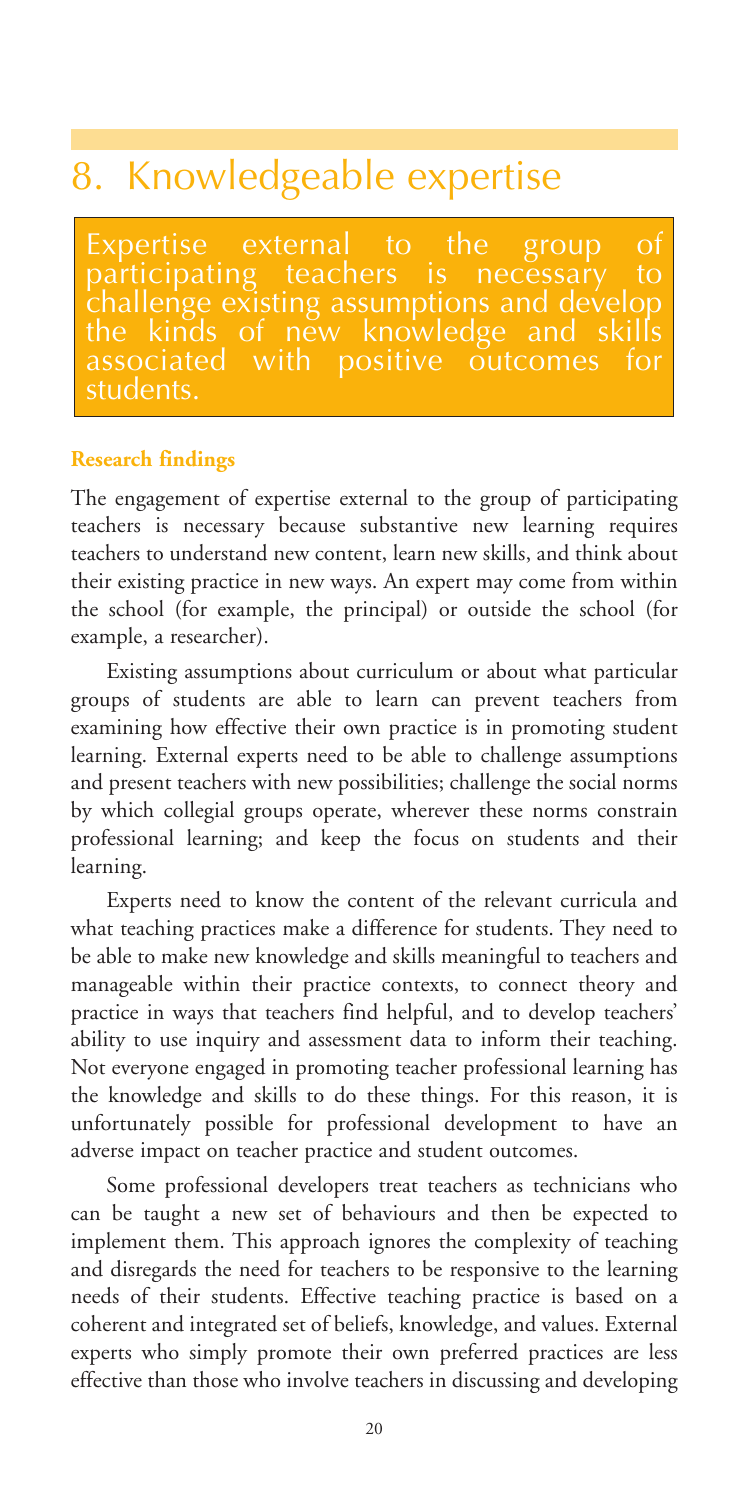understandings that are meaningful in their particular practice contexts.

Those who plan and facilitate professional development need to support teachers as they develop the theoretical understandings and tools that will enable them to take a self-regulated, inquiry approach to their everyday practice.

*Suggested readings:* Cordingley, Bell, Isham, Evans, & Firth, 2007; Lipman, 1997; Timperley, Wilson, Barrar, & Fung, 2007.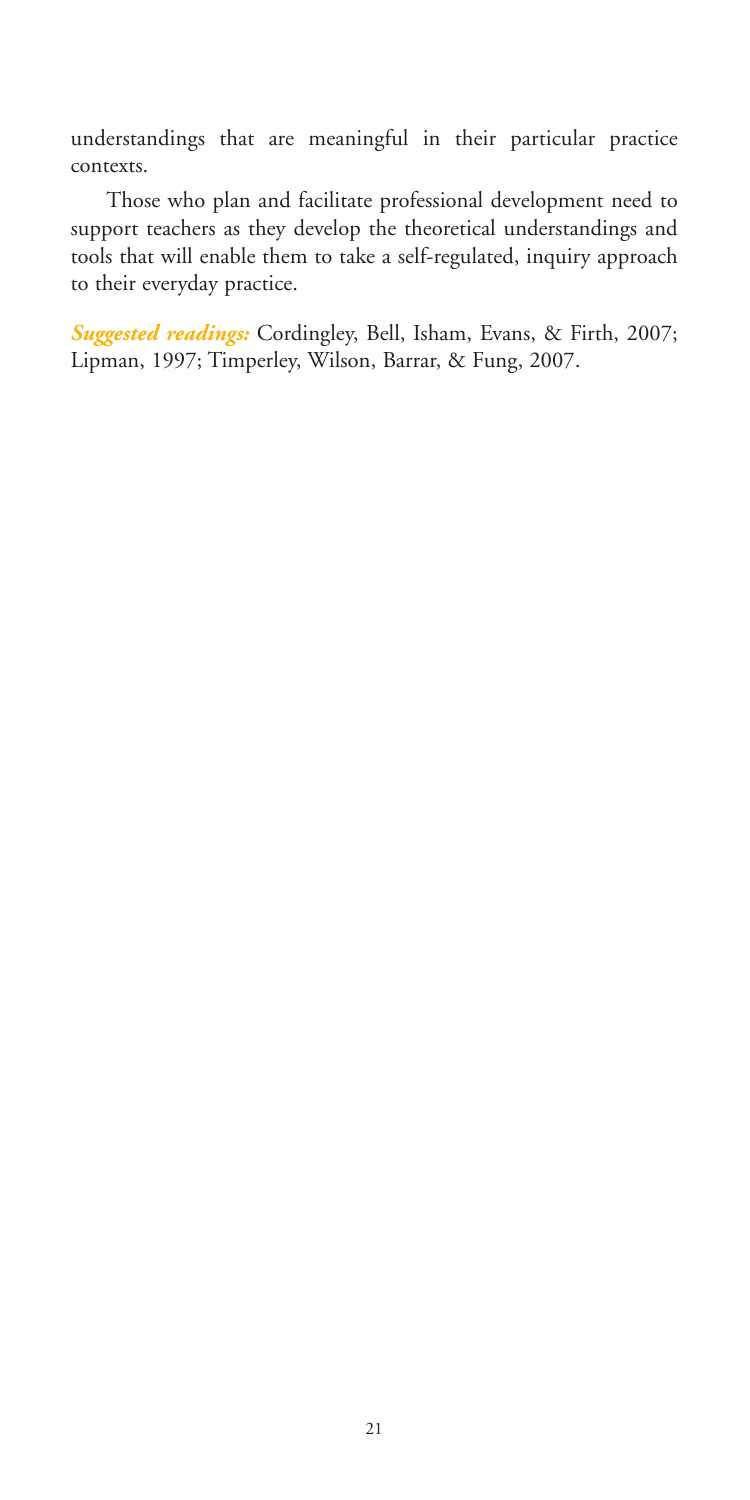# 9. Active leadership

Designated educational leaders have a key improved student outcomes and organising and promoting engagement in professional learning opportunities.

#### **Research findings**

In most educational jurisdictions, designated leaders have responsibility for promoting professional learning and development opportunities for teachers. Effective professional development may take place outside the school environment, but if it is site-based, it is important that leaders are actively involved.

Leaders may undertake multiple roles, depending on their positions and expertise, but three roles appear to be crucial for gaining and maintaining the interest of teachers and ensuring that their learning is ongoing:

#### **a. Developing a vision of new possibilities**

This role involves developing a realistic vision—based on alternative possibilities—of better student outcomes, more meaningful curriculum content, or different pedagogical approaches. A vision of this kind can serve as a powerful catalyst for teachers to engage in new learning and to formulate specific goals for their learning.

Establishing a vision in which new things are possible is best done through everyday activities, not decontextualised pronouncements. For example, the use of success stories to embed high teacher expectations of students is likely to contribute as much to the development of an alternative vision as the setting of targets or goals. One of the most powerful means of gaining teacher commitment is to provide proof, obtained through monitoring, of improved student progress towards identified goals. Leaders need to find ways to demonstrate such progress.

#### **b. Leading learning**

Even if leaders do not have expert understanding of the content of new knowledge, and therefore choose to make use of external expertise, they are responsible in several ways for managing teacher engagement in the learning process. These include: ensuring that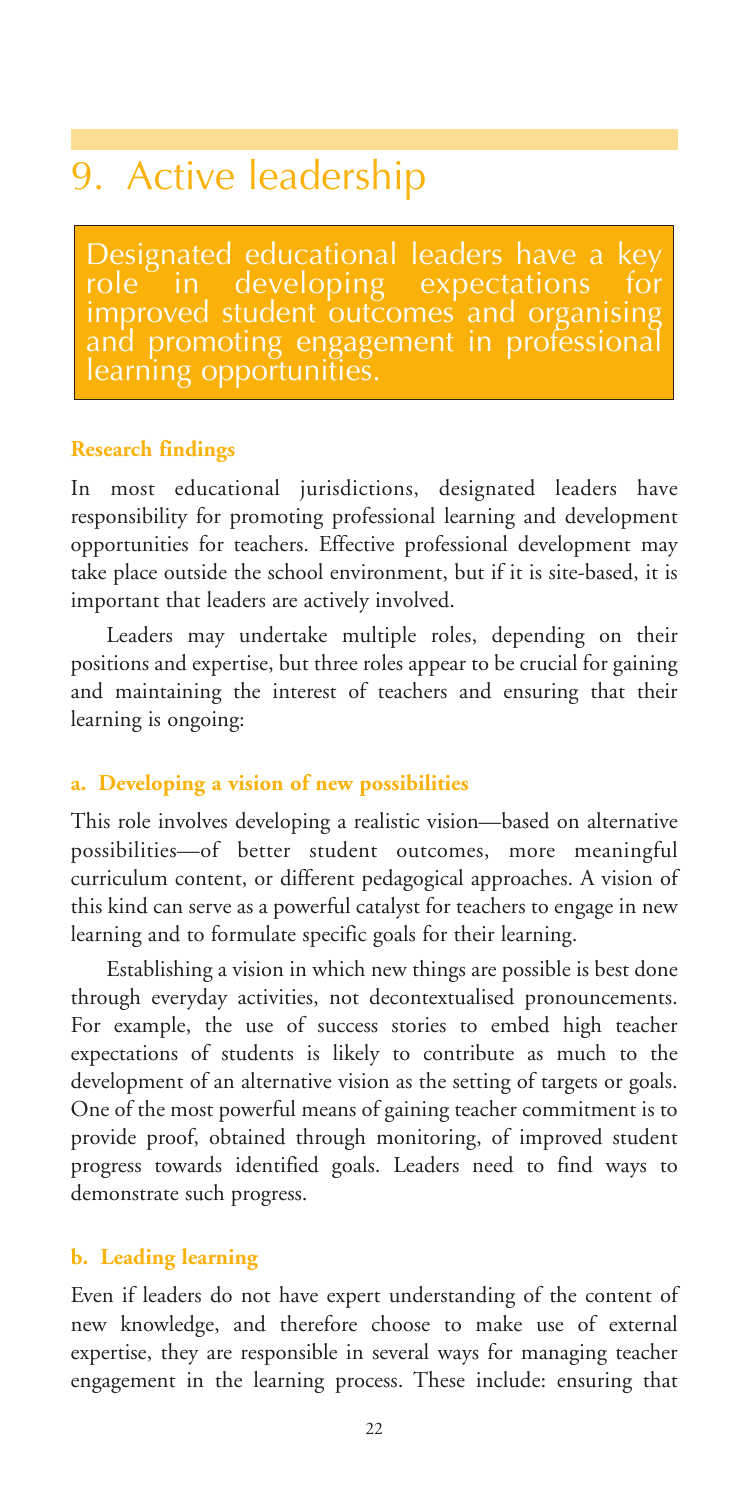teachers understand new information, engaging dissonance constructively when existing assumptions are challenged, ensuring that teachers have productive opportunities to learn, and providing incentives for teachers to continue to enact the new learning in practice.

Professional development led by outside experts has limitations because these experts are not present in the school on a continuing basis. This means that it falls to site-based leaders to help teachers translate their new understandings into practice and to sustain the professional inquiry process.

#### **c. Organising learning opportunities**

Schools do not thrive on visions alone, so leaders must ensure that professional learning opportunities are well managed and organised and that appropriate conditions are in place for the extended engagement that in-depth professional learning requires. By participating in professional development themselves, leaders who do not have specific expertise can develop the understandings they need to create conditions that will support their teachers' ongoing learning.

Leaders need to recognise that bringing about substantive change is a complex business and reduce competing demands accordingly. It is particularly important to ensure that other innovations taking place in the school are theoretically coherent with the new learning. When this is the case, theoretical understandings are deepened, not compromised. One of the greatest threats to comprehensive school reform is the introduction of competing reforms that lead to fragmentation of effort.

*Suggested readings:* Datnow, Foster, Kemper, Lasky, Rutherford, Schmidt, Stringfield, Sutherland, & Thomas, 2003; Phillips, 2003; Robinson, 2007; Stein & Nelson, 2003.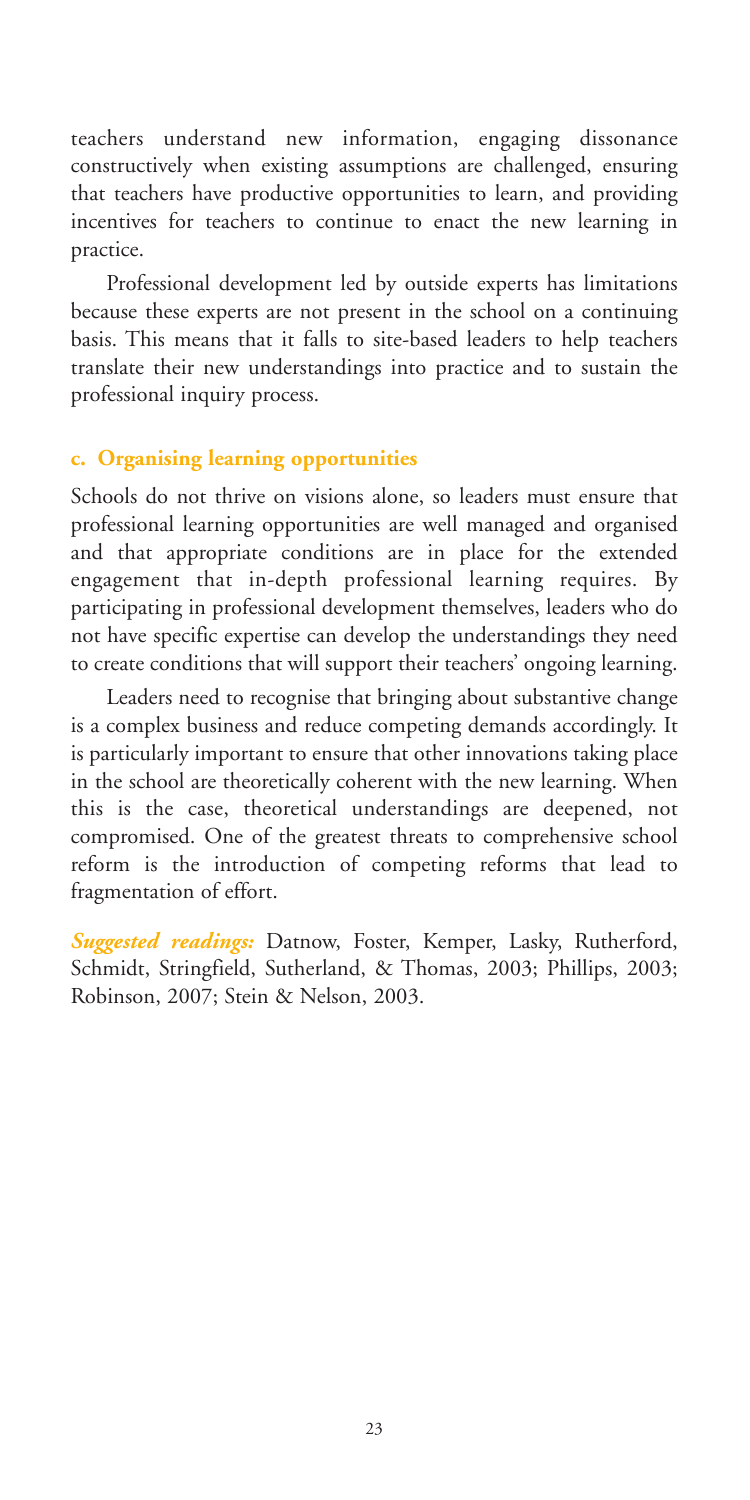### 10. Maintaining momentum

Sustained improvement in student<br>outcomes requires that teachers have outcomes requires that teachers have<br>sound theoretical knowledge, evidencetheoretical knowledge, evidence-<br>d inquiry skills, and supportive med inquiry s zanizational conditions

#### **Research findings**

Regrettably, most efforts to improve student outcomes through professional learning and development are short-lived. For improvement to be sustained, short-term perspectives need to be extended to more distant horizons. Although the research base identifying the conditions associated with long-term improvement is somewhat thin, one thing does appear clear: sustainability depends both on what happens during the professional learning experience and on the organizational conditions that are in place when external support is withdrawn.

#### **The professional learning experience**

A sustained improvement in student outcomes depends firstly on teachers developing strong theoretical frameworks that provide them with a basis for making principled changes to practice in response to student needs. When confronted with specific teaching–learning challenges, teachers can go back to the theory to determine what adjustments they need to make to their practice.

Sustained improvement also depends on teachers developing professional, self-regulatory inquiry skills so that they can collect relevant evidence, use it to inquire into the effectiveness of their teaching, and make continuing adjustments to their practice. Teachers with these crucial self-regulatory skills are able to answer three vital questions: "Where am I going?", "How am I doing?", and "Where to next?"

The answer to the "Where am I going?" question is sometimes referenced explicitly to national or state standards; more often it is found in, for example, improvements in students' mathematical problem solving or text comprehension. The answer to the question, "How am I doing?" is a measure of how effective teaching is in terms of student progress. The answer to the "Where to next?" question is guided by a detailed and theoretically sophisticated knowledge of curriculum content and student progressions.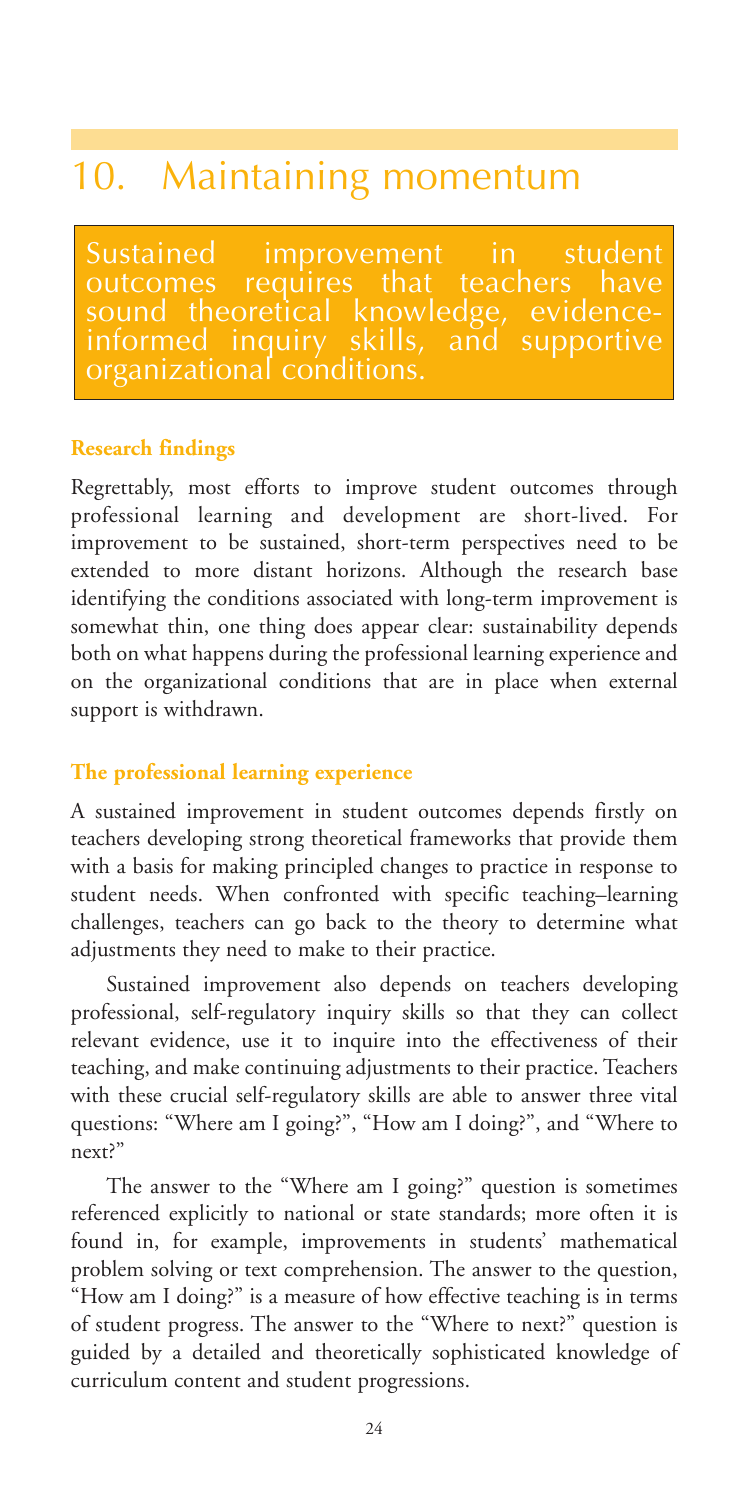#### **Organizational conditions**

Continued forward momentum also depends on an organizational infrastructure that supports professional learning and self-regulated inquiry. It is difficult for teachers to engage in sophisticated inquiry processes unless site-based leaders reinforce the importance of goals for student learning, assist teachers to collect and analyse relevant evidence of progress toward them, and access expert assistance when required.

*Suggested readings:* Franke, Carpenter, Fennema, Ansell, & Behrend, 1998; Hattie & Timperley, 2007; McNaughton, Lai, MacDonald, & Farry, 2004.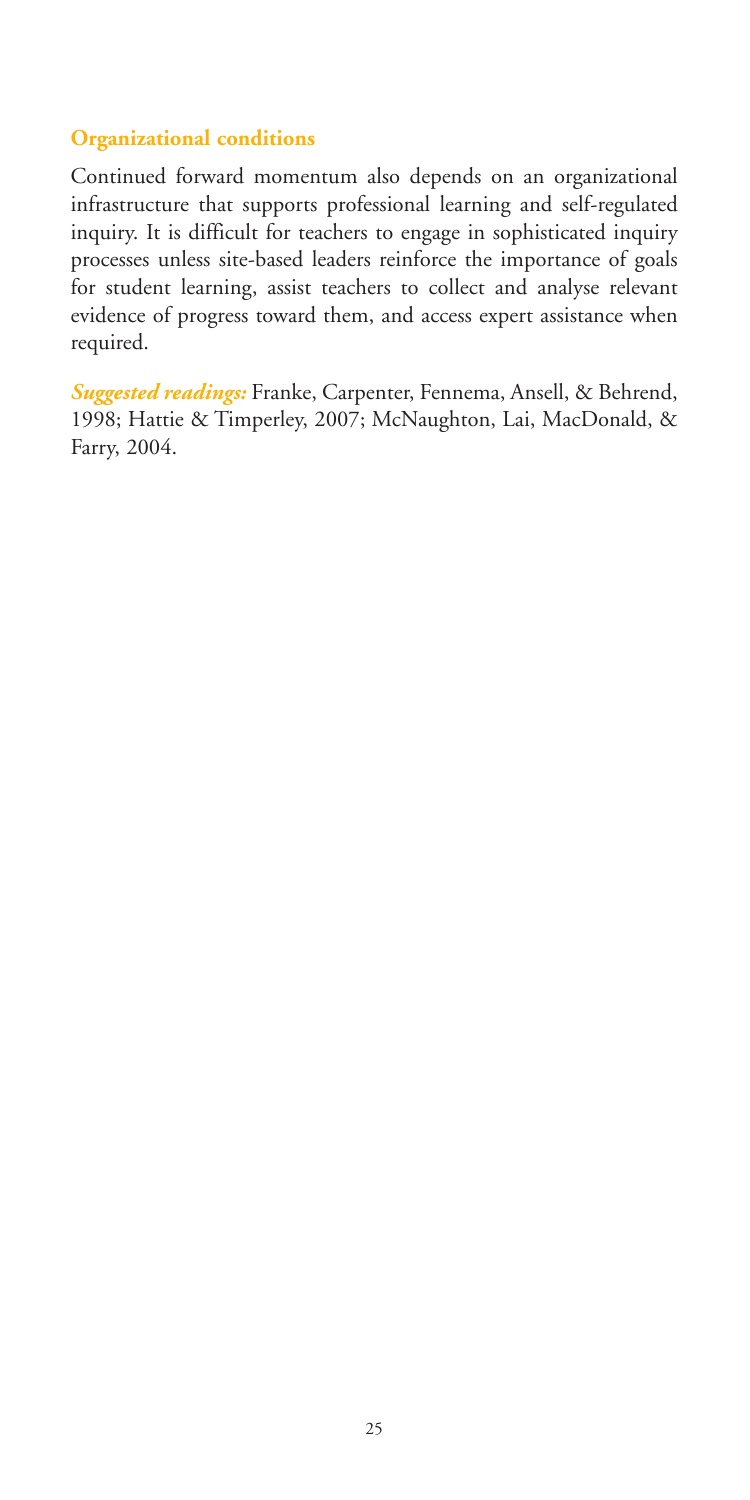### Teacher inquiry and knowledge-building

What educational outcomes are valued for our students and how are our students doing in relation to those outcomes?

What has been the impact of our changed actions on our students?

> Engagement of students in new learning experiences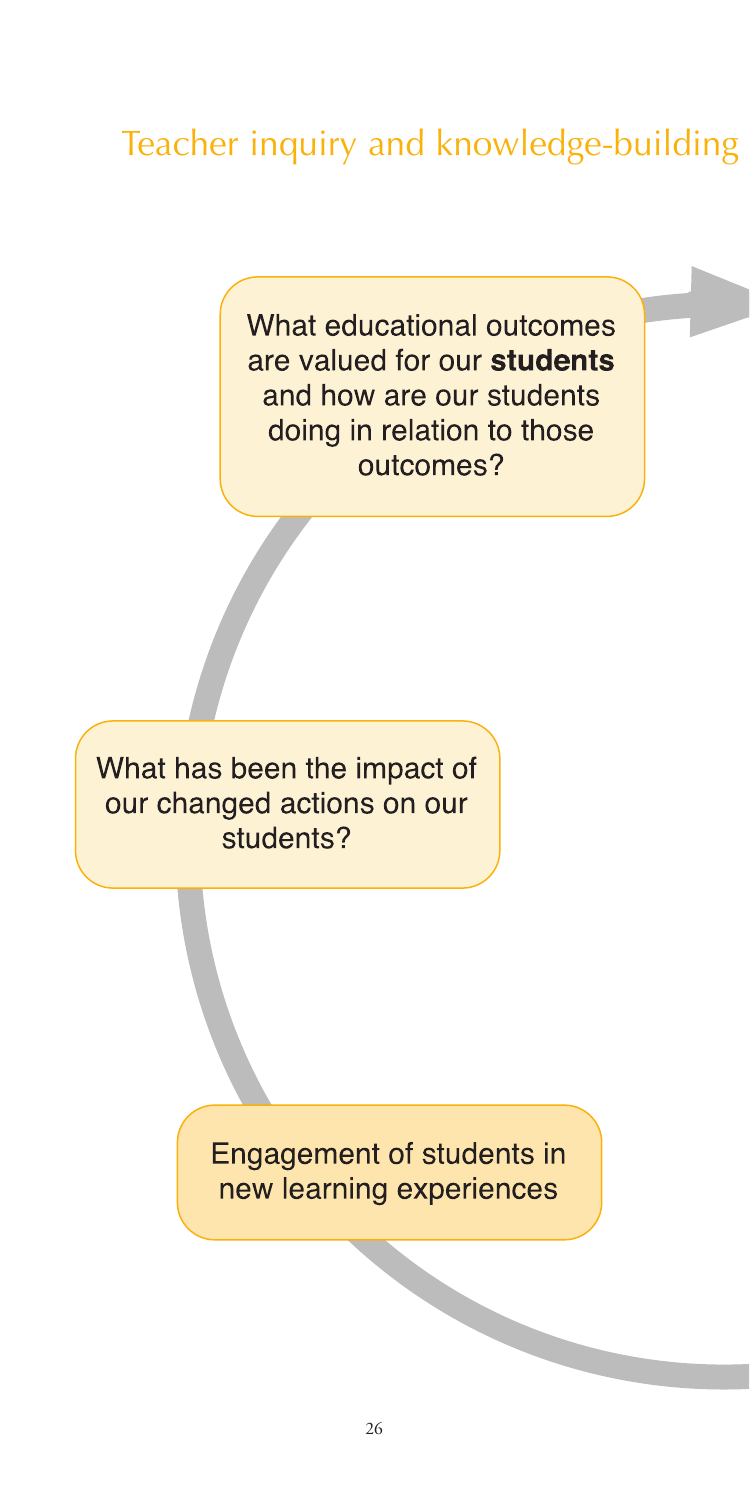### cycles to promote valued student outcomes

What knowledge and skills do we as teachers need to enable our students to bridge the gap between current understandings and valued outcomes?

> How can we as leaders promote the learning of our teachers to bridge the gap for our students?

**Engagement of teachers in** further learning to deepen professional knowledge and refine skills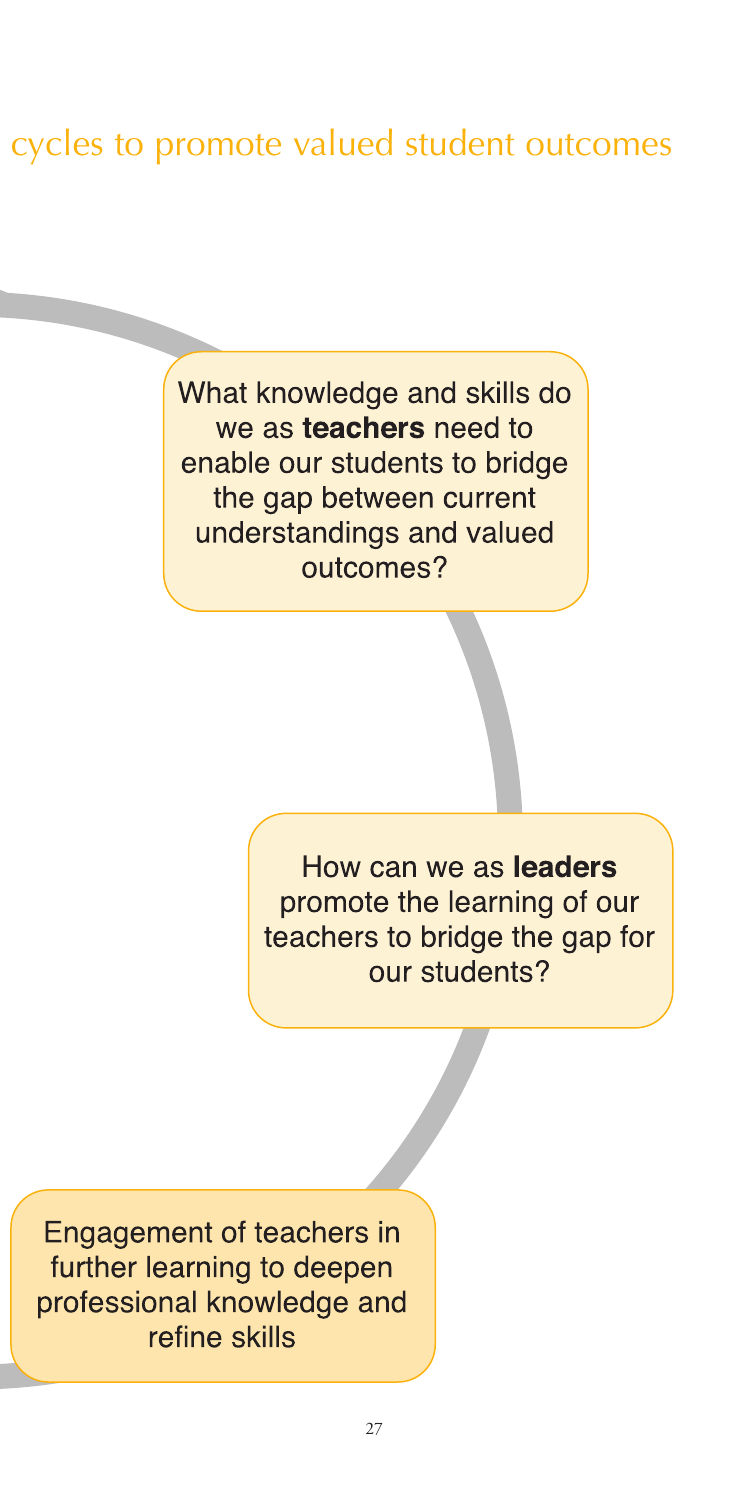### Conclusion

The ten principles discussed above do not operate independently; rather, they are integrated to inform cycles of learning and action.

Figure 1 brings the principles together in a cycle of inquiry and knowledge-building. The four questions in the boxes are framed from the perspective of teachers and their leaders because it is they who must answer them. But it is assumed that they will receive support to do so: the research evidence indicates that involving external expertise can be crucial for promoting this kind of teacher inquiry and knowledge building.

Principle 1—focus on valued student outcomes—means that the cycle of professional inquiry and knowledge-building begins with a question about students' learning needs. These needs are determined by first identifying the outcomes that the community values and then assessing how all students are doing in relation to these outcomes. Teachers' understanding of what outcomes are important and achievable often evolves in the course of professional learning cycles as new possibilities suggest themselves. What is important is that the teacher always maintains a focus on the students.

Principle 2 is about teachers learning worthwhile knowledge and skills. Those teaching approaches that have been subject to research and wide debate are most likely to have positive impacts on student outcomes. Teachers need to be able to answer the question, "What knowledge and skills do we as teachers need to help students bridge the gap between current understandings and valued student outcomes?"

Principle 3 concerns the importance of integrating theory and practice as they relate to curriculum, teaching practice, and assessment knowledge in the areas that are the focus for professional learning. Teaching is a complex activity in which moment-by-moment decisions are shaped by teachers' beliefs and theories about what it means to be effective. Theoretical understandings give coherence to these decisions.

Principle 4 identifies the need to use assessment as the basis for professional inquiry. If student learning needs, professional learning needs, and worthwhile content are to be aligned, teachers must be able to discover what students already know and can do and how to build on that knowledge in deep, rather than superficial, ways.

In the most effective professional learning, judged by student outcomes, leaders are active participants as described in principle 9. Leaders are responsible for setting up ongoing, useful opportunities to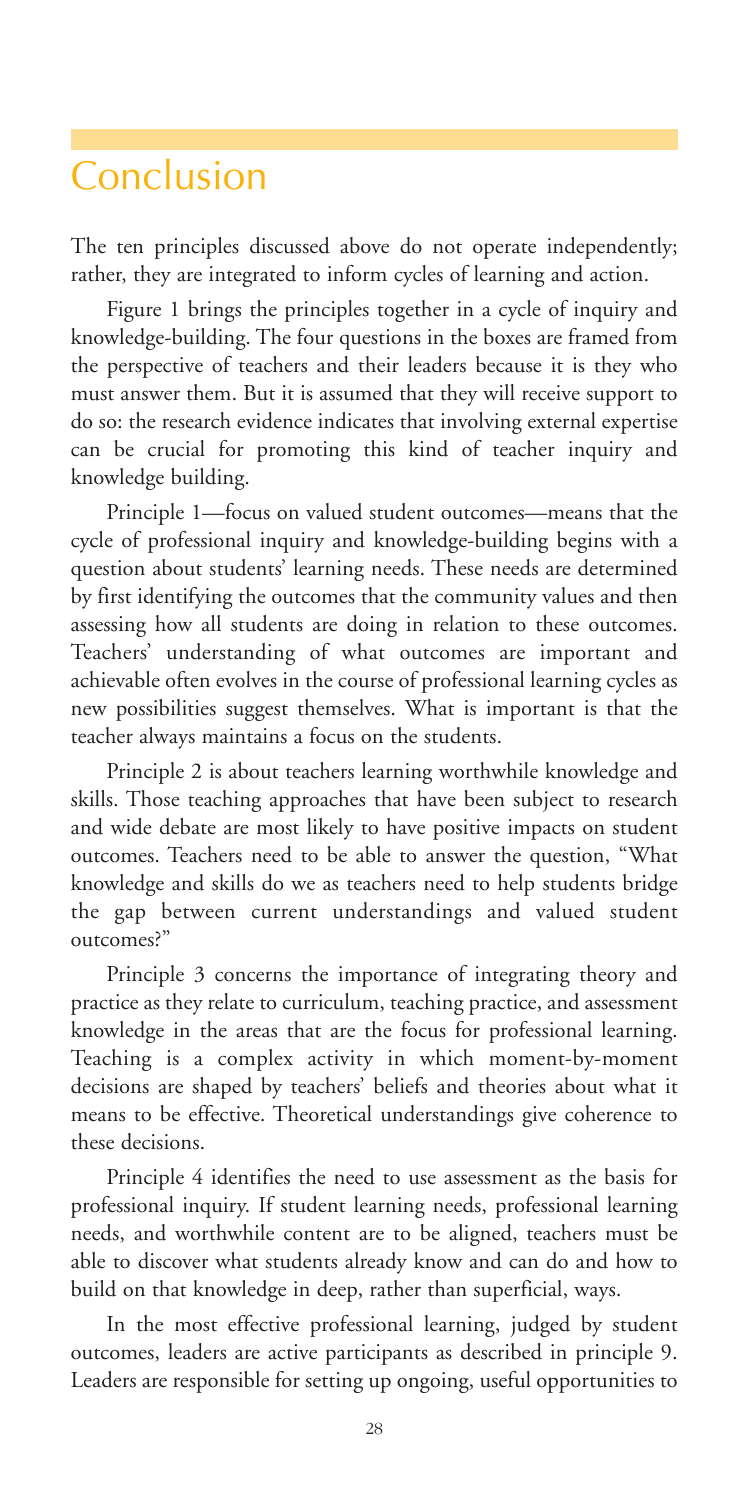promote teacher learning. Even when external experts are involved, leaders still play a crucial role in developing a realistic vision of alternative possibilities, modelling what it means to be a learner, and managing teacher engagement in the learning process.

The circumstances in which teachers sign up for professional learning are not as important as the conditions that promote fruitful engagement. Principles 5, 6, 7 and 8 concern the conditions that promote engagement in professional learning once teachers have identified what they need to learn. Principle 5 is about providing multiple opportunities for teachers to learn and practise new knowledge and skills in environments characterised by trust and challenge. Principle 6 identifies the importance of adapting approaches to professional learning to fit the kind of new learning involved. Principle 7 identifies the need for participating teachers to be given opportunities to process new learning with colleagues. Principle 8 is about the role of knowledgeable expertise in facilitating productive professional learning.

The final stage in the cycle modelled by the diagram involves judging the impact of changed actions on students. This stage incorporates principle 1 (focus on valued student outcomes), principle 2 (worthwhile content), and principle 3 (integration of knowledge and skills). Most important are principles 4 and 10 (assessment for professional inquiry, and maintaining momentum). The first of these focuses on teachers developing the self-regulatory skills they need in order to judge the impact of their teaching on valued student outcomes. Given the varied contexts in which they work, there can be no guarantee that any specific activity will have the anticipated result. Once the experts withdraw their support, teachers need to be able to determine for themselves the effectiveness of their actions. For this reason, the extent to which they develop selfregulatory skills is one of the most powerful determinants of ongoing improvement.

*Suggested readings:* Timperley, Wilson, Barrar, & Fung, 2007.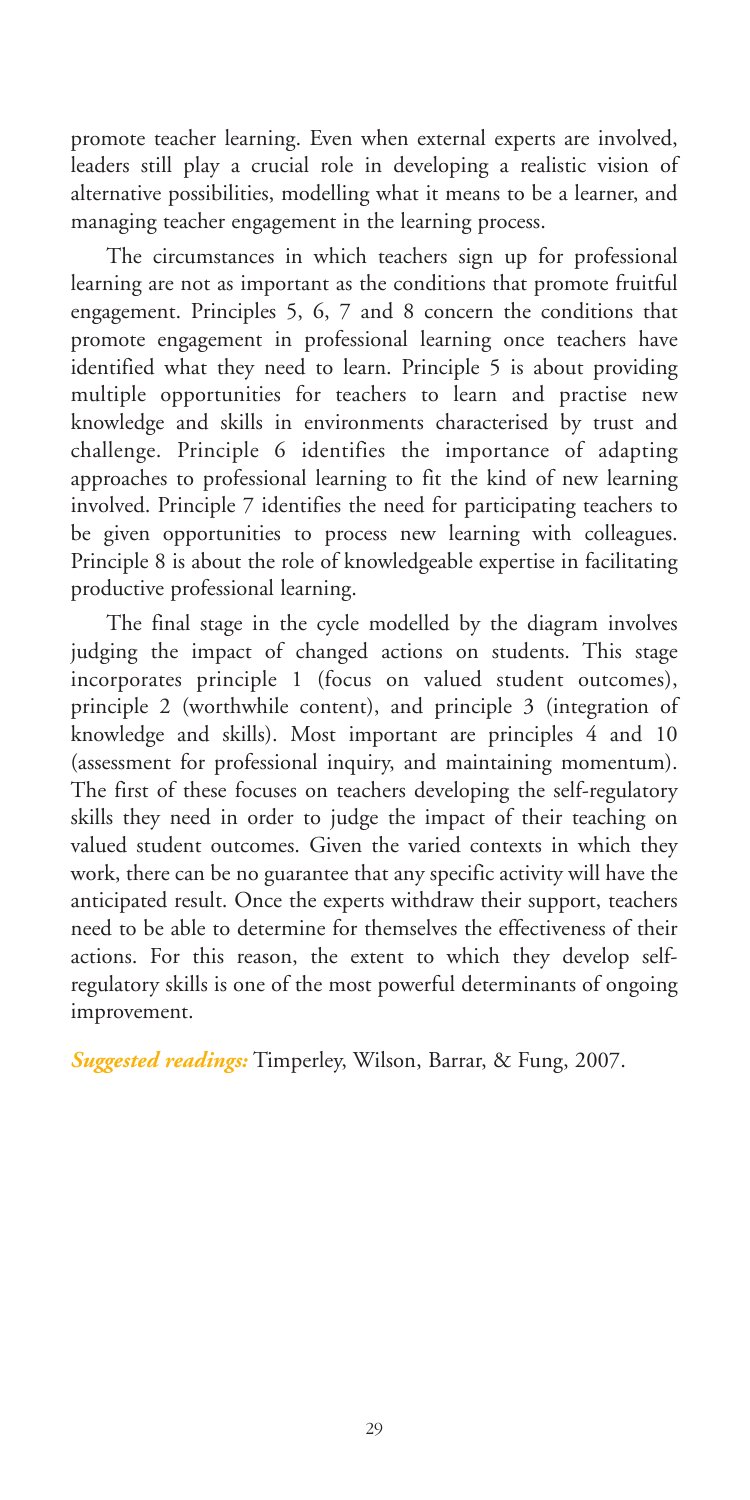### References

- Alton-Lee, A. 2003. *Quality teaching for diverse students in schooling: Best evidence synthesis*. Wellington, New Zealand: Ministry of Education. <www.educationcounts.govt.nz/goto/BES>
- Black, P.; Wiliam, D. 1998. *Inside the black box: Raising standards through classroom assessment*. London: King's College.
- Brophy, J. 1999. *Teaching.* International Bureau of Education. Available at <www.ibe.unesco.org>.
- Bryk, A.; Schneider, B. 2002. *Trust in Schools: A Core Resource for Improvement.* New York: Russell Sage Foundation.
- Butler, D. et al. 2004. Collaboration and self-regulation in teachers' professional development. *Teaching and Teacher Education*, vol. 20, no. 5, pp. 435–455.
- Coburn, C.E. 2001. Collective sensemaking about reading: How teachers mediate reading policy in their professional communities. *Educational Evaluation and Policy Analysis*, vol. 23, no. 2, pp. 145–170.
- Cordingley, P. et al. 2007. Continuing Professional Development (CPD): What do specialists do in CPD programmes for which there is evidence of positive outcomes for pupils and teachers? *Research Evidence in Education Library*. London: EPPI-Centre, Social Science Research Unit, Institute of Education, University of London.
- Datnow, A. et al. 2003. Five key factors in supporting comprehensive school reform. *In:* Bascia, N. et al., eds. I*nternational Handbook of Educational Policy* (pp. 195–215). New York: Kluwer.
- Donovan, M.S.; Bransford, J.D.; Pellegrino, J.W., eds. 1999. *How people learn: Bridging research and practice*. Washington, DC: National Academy Press.
- Franke, M.L. et al. 1998. Understanding teachers' self-sustaining, generative change in the context of professional development. *Teaching and Teacher Education*, vol. 14, no. 1, pp. 67–80.
- Hammerness, K. et al. 2005. How teachers learn and develop. *In:* Darling-Hammond, L. ed. *Preparing teachers for a changing world: What teachers should learn and be able to do* (pp. 358–389). San Francisco: John Wiley & Sons.
- Hattie, J.; Timperley, H. 2007. The power of feedback. *Review of Educational Research*, vol. 77, no. 1, pp. 81–112.
- Kennedy, M.M. 1998. *Form and substance in inservice teacher education*. Research Monograph No. 13. Madison, WI: National Institute for Science Education (NISE) Publications, University of Wisconsin-Madison.
- Lipman, P. 1997. Restructuring in context: A case study of teacher participation and the dynamics of ideology, race and power. *American Educational Research Journal*, vol. 34, no. 1, pp. 3–37.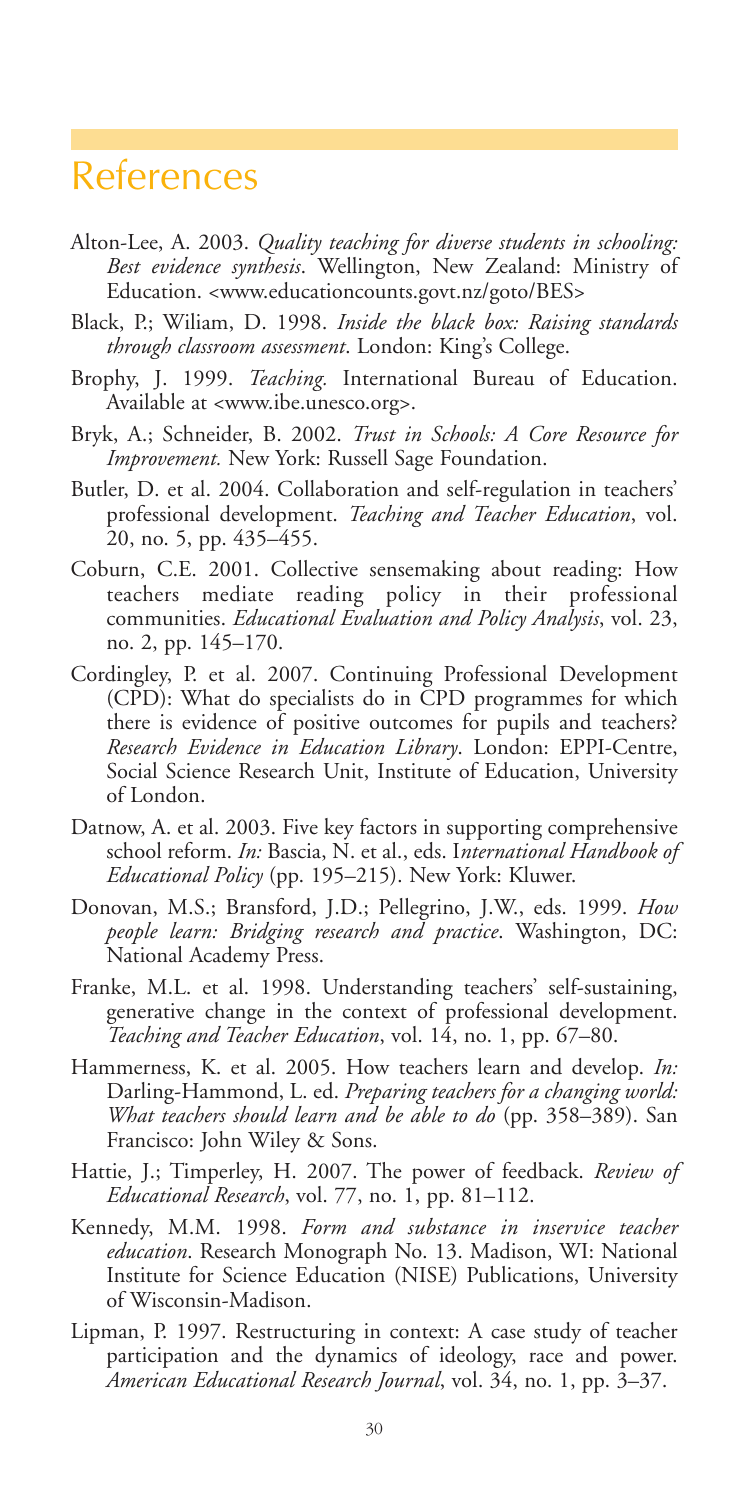- McNaughton, S. et al. 2004. Designing more effective teaching of comprehension in culturally and linguistically diverse classrooms in New Zealand. *Australian Journal of Language and Literacy*, vol. 27, no. 3, pp. 184–197.
- Nye, B.; Konstantanopoulos, S.; Hedges, L.V. 2004. How large are teacher effects? *Educational Evaluation and Policy Analysis*, vol. 26, no. 3, pp. 237–257.
- Phillips, J. 2003. Powerful learning: Creating learning communities in urban school reform. *Journal of Curriculum and Supervision*, vol. 18, no. 3, pp. 240–258.
- Robinson, V. 2007. School leadership and student outcomes: Identifying what works and why. William Walker Oration. *Australian Council of Educational Leaders Monograph No. 41*. Australia: ACEL.
- Spillane, J.P. 1999. External reform initiatives and teachers' efforts to reconstruct their practice: The mediating role of teachers' zones of enactment. *Journal of Curriculum Studies*, vol. 31, no. 2, pp. 143–175.
- Stallings, J.; Krasavage, E.M. 1986. Program implementation and student achievement in a four-year Madeline Hunter followthrough project. *The Elementary School Journal*, vol. 87, no. 2, pp. 117–137.
- Stein, M.; Nelson, B. 2003. Leadership content knowledge. *Educational Evaluation and Policy Analysis*, vol. 25, no. 4, pp. 423–448.
- Timperley, H.; Alton-Lee, A. 2008. Reframing teacher professional learning: An alternative policy approach to strengthening valued outcomes for diverse learners. *In:* Kelly, G.; Luke, A.; Green, J. eds. *Disciplines, knowledge and pedagogy. Review of Research in Education, 32*, Washington DC: Sage Publications.
- Timperley, H.; Phillips, G. 2003. Changing and sustaining teachers' expectations through professional development in literacy. *Teaching and Teacher Education*, no. 19, pp. 627–641.
- Timperley, H. et al. 2007. *Teacher Professional Learning and Development: Best Evidence Synthesis Iteration [BES]*. Wellington, New Zealand: Ministry of Education. Available at <www.educationcounts.govt.nz/goto/BES>
- Van der Sijde, P. 1989. The effect of a brief teacher training on student achievement. *Teaching and Teacher Education*, vol. 5, no. 4, pp. 303–314.
- Wilson, S.; Berne, J. 1999. Teacher learning and the acquisition of professional knowledge: An examination of research on contemporary professional development. *In:* Iran-Nejad, A.; Pearson, P.D. eds. *Review of Research in Education*, no. 24, pp. 173–209. Washington, DC: Sage Publications.